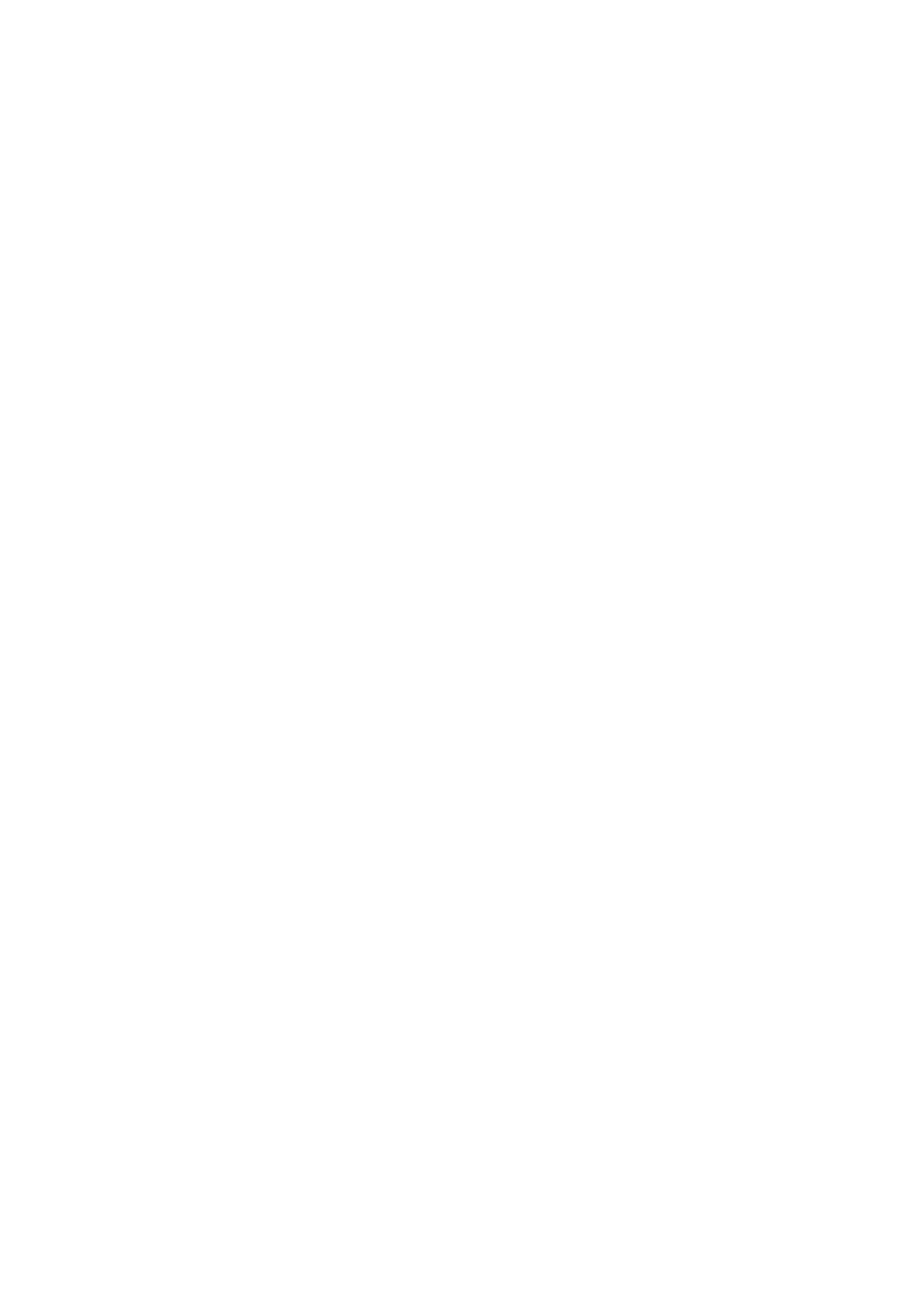| <b>DISTRICT: Pyuthan</b> | $[52]$           | V.D.C./MUNICIPALITY: Arkha<br>[1] |                   |       |
|--------------------------|------------------|-----------------------------------|-------------------|-------|
| <b>WARD</b>              | <b>HOUSEHOLD</b> |                                   | <b>POPULATION</b> |       |
|                          |                  | <b>TOTAL</b>                      | <b>FEMALE</b>     |       |
|                          | 110              | 757                               | 345               | 412   |
| 2                        | 92               | 570                               | 232               | 338   |
| 3                        | 91               | 563                               | 245               | 318   |
|                          | 89               | 589                               | 242               | 347   |
| 5                        | 88               | 562                               | 274               | 288   |
| 6                        | 122              | 815                               | 389               | 426   |
|                          | 77               | 464                               | 220               | 244   |
| 8                        | 150              | 839                               | 405               | 434   |
| 9                        | 81               | 492                               | 229               | 263   |
| <b>TOTAL</b>             | 900              | 5,651                             | 2,581             | 3,070 |

| <b>DISTRICT: Pyuthan</b> | $[52]$           | V.D.C./MUNICIPALITY: Badikot<br>[2] |             |               |
|--------------------------|------------------|-------------------------------------|-------------|---------------|
| <b>WARD</b>              | <b>HOUSEHOLD</b> | <b>POPULATION</b>                   |             |               |
|                          |                  | <b>TOTAL</b>                        | <b>MALE</b> | <b>FEMALE</b> |
|                          | 180              | 885                                 | 386         | 499           |
| 2                        | 138              | 640                                 | 282         | 358           |
| 3                        | 97               | 468                                 | 181         | 287           |
| 4                        | 98               | 468                                 | 188         | 280           |
| 5                        | 145              | 670                                 | 284         | 386           |
| 6                        | 102              | 463                                 | 201         | 262           |
|                          | 169              | 781                                 | 328         | 453           |
| 8                        | 133              | 595                                 | 263         | 332           |
| 9                        | 78               | 392                                 | 175         | 217           |
| <b>TOTAL</b>             | 1,140            | 5,362                               | 2,288       | 3,074         |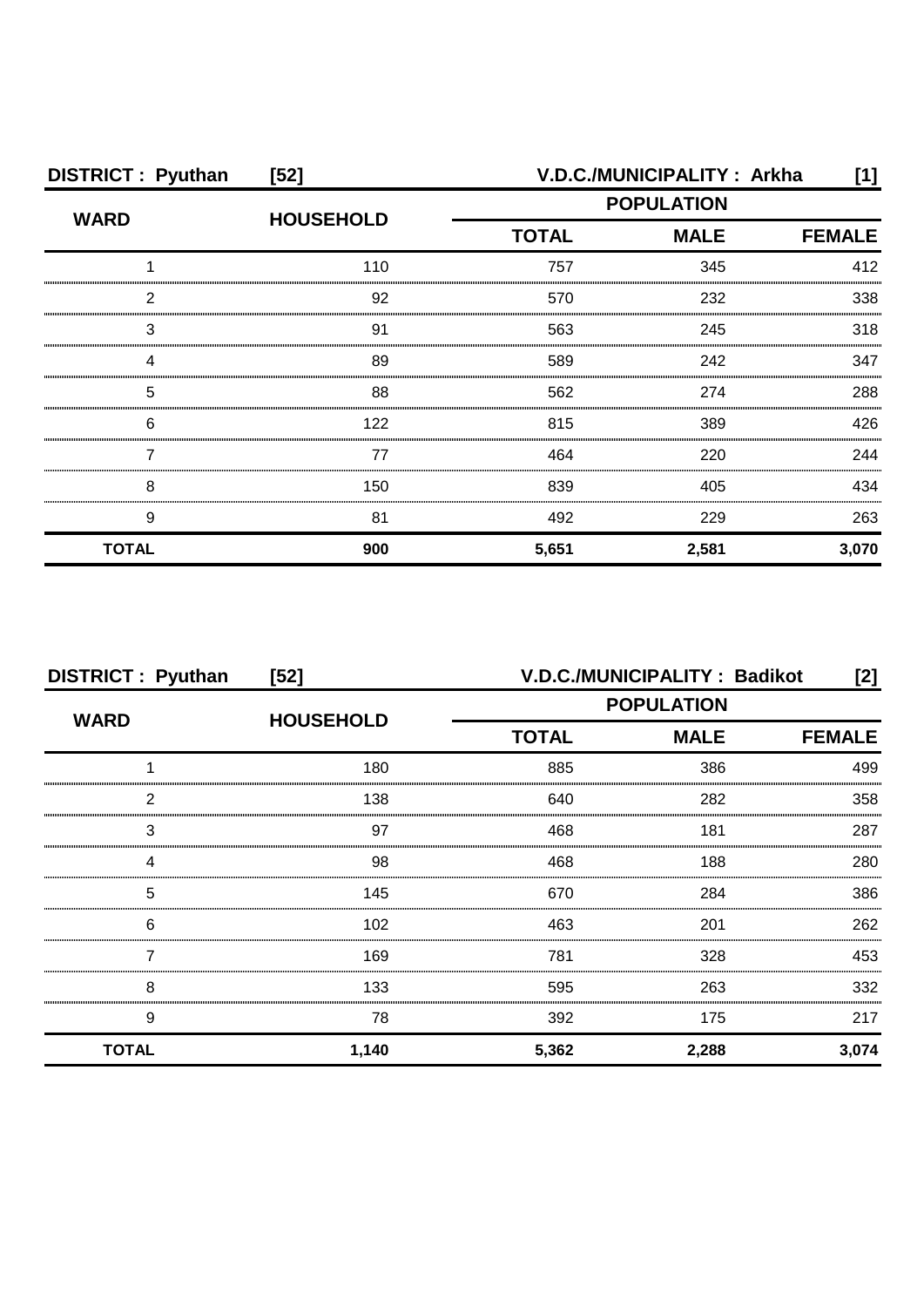| <b>DISTRICT: Pyuthan</b> | $[52]$           | V.D.C./MUNICIPALITY: Bangesal |                              |       |
|--------------------------|------------------|-------------------------------|------------------------------|-------|
| <b>WARD</b>              | <b>HOUSEHOLD</b> | <b>POPULATION</b>             |                              |       |
|                          |                  | <b>TOTAL</b>                  | <b>MALE</b><br><b>FEMALE</b> |       |
|                          | 131              | 763                           | 347                          | 416   |
| 2                        | 171              | 729                           | 318                          | 411   |
| 3                        | 113              | 512                           | 237                          | 275   |
|                          | 59               | 302                           | 140                          | 162   |
| 5                        | 181              | 891                           | 386                          | 505   |
| 6                        | 330              | 1,649                         | 758                          | 891   |
|                          | 142              | 702                           | 315                          | 387   |
| 8                        | 104              | 570                           | 239                          | 331   |
| 9                        | 89               | 489                           | 219                          | 270   |
| <b>TOTAL</b>             | 1,320            | 6,607                         | 2,959                        | 3,648 |

| <b>DISTRICT: Pyuthan</b> | $[52]$           | V.D.C./MUNICIPALITY: Baraula<br>[4] |             |               |
|--------------------------|------------------|-------------------------------------|-------------|---------------|
| <b>WARD</b>              | <b>HOUSEHOLD</b> | <b>POPULATION</b>                   |             |               |
|                          |                  | <b>TOTAL</b>                        | <b>MALE</b> | <b>FEMALE</b> |
|                          | 116              | 525                                 | 210         | 315           |
| 2                        | 75               | 332                                 | 147         | 185           |
| 3                        | 97               | 528                                 | 227         | 301           |
|                          | 102              | 551                                 | 236         | 315           |
| 5                        | 49               | 259                                 | 116         | 143           |
| 6                        | 85               | 456                                 | 209         | 247           |
|                          | 132              | 530                                 | 215         | 315           |
| 8                        | 130              | 552                                 | 219         | 333           |
| 9                        | 97               | 472                                 | 188         | 284           |
| <b>TOTAL</b>             | 883              | 4,205                               | 1,767       | 2,438         |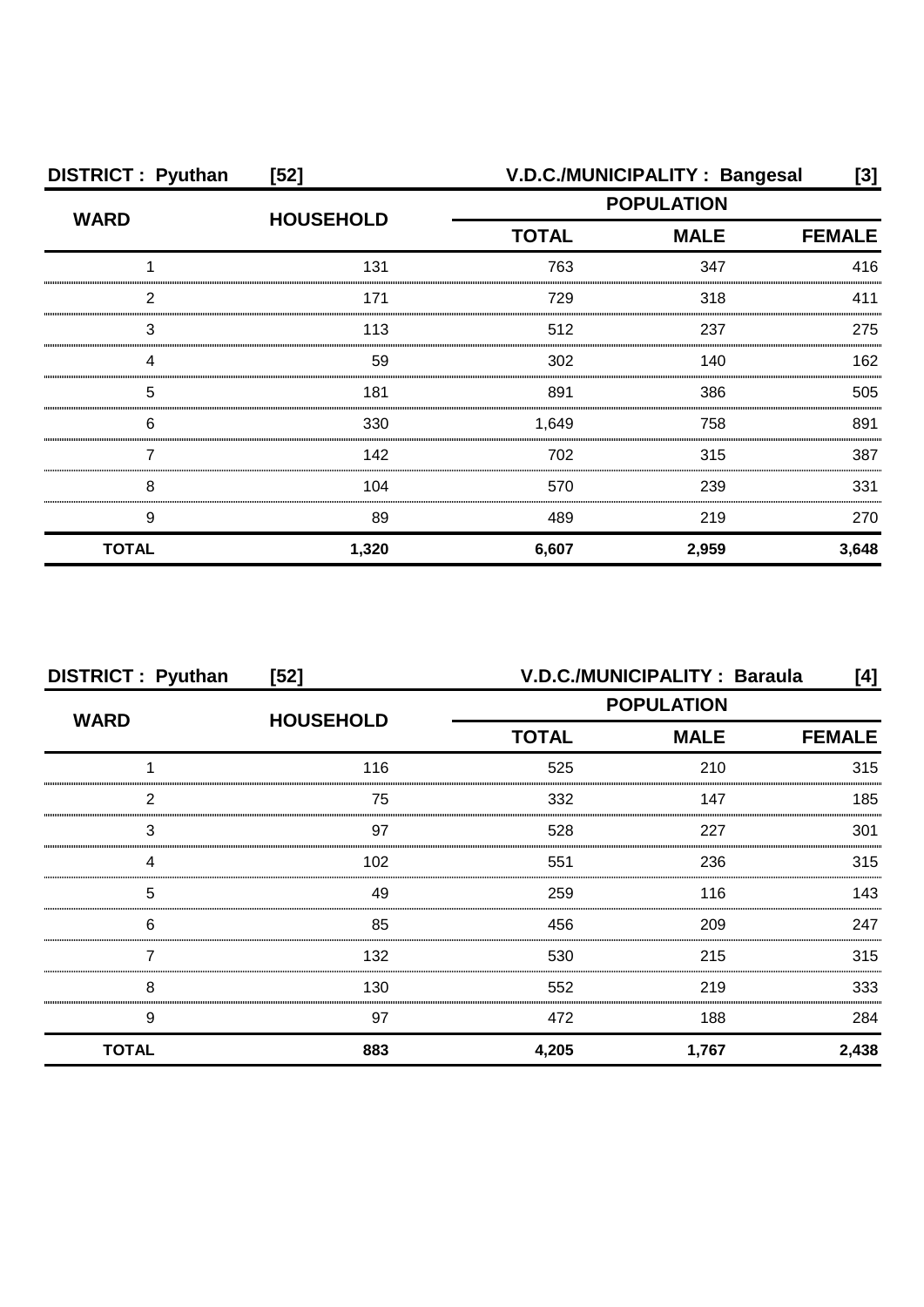| <b>DISTRICT: Pyuthan</b> | $[52]$           |                             | V.D.C./MUNICIPALITY: Barjiwang | [5]           |
|--------------------------|------------------|-----------------------------|--------------------------------|---------------|
| <b>WARD</b>              | <b>HOUSEHOLD</b> | <b>POPULATION</b>           |                                |               |
|                          |                  | <b>TOTAL</b><br><b>MALE</b> |                                | <b>FEMALE</b> |
|                          | 65               | 286                         | 113                            | 173           |
| 2                        | 59               | 256                         | 111                            | 145           |
| З                        | 89               | 364                         | 142                            | 222           |
| Δ                        | 87               | 324                         | 128                            | 196           |
| 5                        | 34               | 153                         | 63                             | 90            |
| 6                        | 56               | 214                         | 95                             | 119           |
|                          | 50               | 207                         | 79                             | 128           |
| 8                        | 66               | 257                         | 105                            | 152           |
| 9                        | 90               | 362                         | 142                            | 220           |
| <b>TOTAL</b>             | 596              | 2,423                       | 978                            | 1,445         |

| <b>DISTRICT: Pyuthan</b> | $[52]$           | V.D.C./MUNICIPALITY: Belwas<br>[6] |             |               |
|--------------------------|------------------|------------------------------------|-------------|---------------|
| <b>WARD</b>              | <b>HOUSEHOLD</b> | <b>POPULATION</b>                  |             |               |
|                          |                  | <b>TOTAL</b>                       | <b>MALE</b> | <b>FEMALE</b> |
|                          | 243              | 1,121                              | 471         | 650           |
| 2                        | 125              | 646                                | 268         | 378           |
| 3                        | 153              | 671                                | 281         | 390           |
|                          | 92               | 348                                | 125         | 223           |
| 5                        | 114              | 462                                | 183         | 279           |
| 6                        | 119              | 444                                | 170         | 274           |
|                          | 176              | 708                                | 258         | 450           |
| 8                        | 136              | 585                                | 237         | 348           |
| 9                        | 160              | 763                                | 330         | 433           |
| <b>TOTAL</b>             | 1,318            | 5,748                              | 2,323       | 3,425         |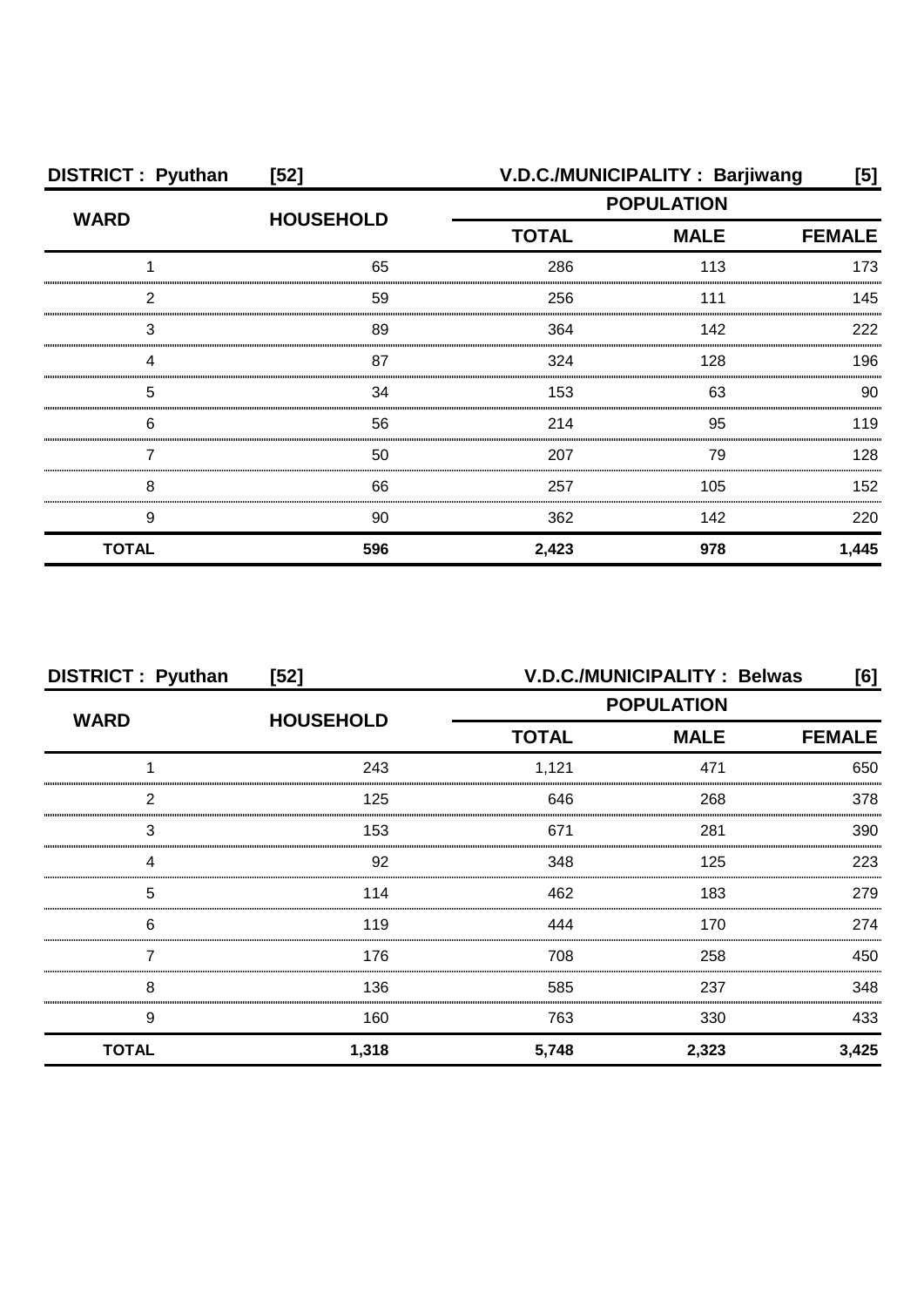| <b>DISTRICT: Pyuthan</b> | $[52]$           |                   | V.D.C./MUNICIPALITY: Bhingri | [7]   |
|--------------------------|------------------|-------------------|------------------------------|-------|
| <b>WARD</b>              | <b>HOUSEHOLD</b> | <b>POPULATION</b> |                              |       |
|                          |                  | <b>TOTAL</b>      | <b>MALE</b><br><b>FEMALE</b> |       |
|                          | 192              | 813               | 345                          | 468   |
| っ                        | 184              | 708               | 302                          | 406   |
| 3                        | 95               | 356               | 124                          | 232   |
|                          | 171              | 613               | 256                          | 357   |
| 5                        | 96               | 393               | 160                          | 233   |
| 6                        | 164              | 877               | 383                          | 494   |
|                          | 67               | 243               | 94                           | 149   |
| 8                        | 149              | 645               | 268                          | 377   |
| 9                        | 183              | 741               | 308                          | 433   |
| <b>TOTAL</b>             | 1,301            | 5,389             | 2,240                        | 3,149 |

| <b>DISTRICT: Pyuthan</b> | $[52]$           | V.D.C./MUNICIPALITY: Bijaya Nagar |               | [8]   |
|--------------------------|------------------|-----------------------------------|---------------|-------|
| <b>WARD</b>              | <b>HOUSEHOLD</b> | <b>POPULATION</b><br><b>MALE</b>  |               |       |
|                          |                  | <b>TOTAL</b>                      | <b>FEMALE</b> |       |
|                          | 99               | 424                               | 185           | 239   |
| 2                        | 109              | 461                               | 208           | 253   |
| 3                        | 142              | 638                               | 309           | 329   |
| Δ                        | 142              | 606                               | 249           | 357   |
| 5                        | 70               | 295                               | 117           | 178   |
| 6                        | 112              | 470                               | 190           | 280   |
|                          | 112              | 512                               | 221           | 291   |
| 8                        | 86               | 344                               | 137           | 207   |
| 9                        | 65               | 243                               | 90            | 153   |
| <b>TOTAL</b>             | 937              | 3,993                             | 1,706         | 2,287 |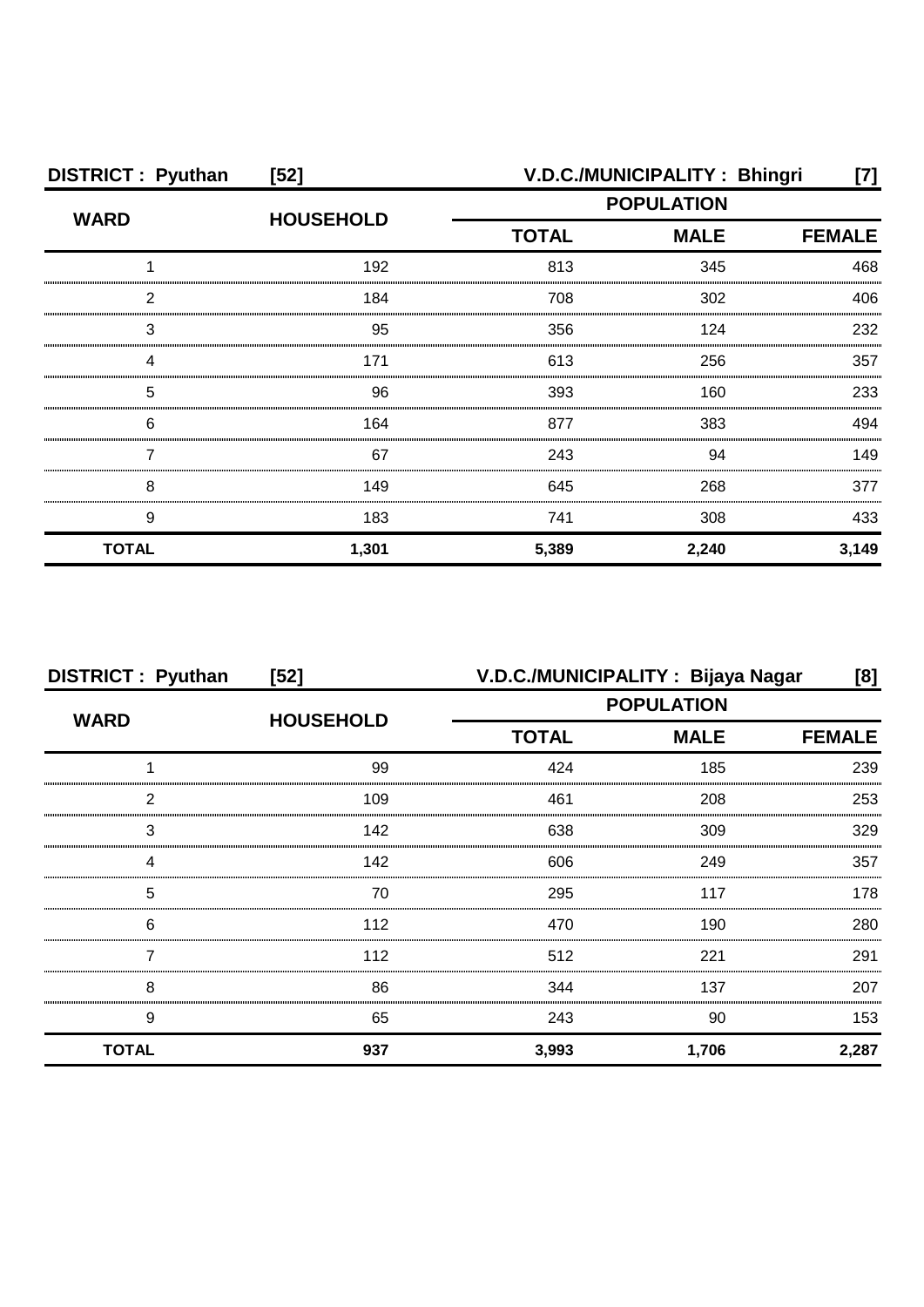| <b>DISTRICT: Pyuthan</b> | $[52]$           |                                                  | V.D.C./MUNICIPALITY: Bijubar | [9]   |
|--------------------------|------------------|--------------------------------------------------|------------------------------|-------|
| <b>WARD</b>              | <b>HOUSEHOLD</b> | <b>POPULATION</b><br><b>MALE</b><br><b>TOTAL</b> |                              |       |
|                          |                  |                                                  | <b>FEMALE</b>                |       |
|                          | 180              | 731                                              | 349                          | 382   |
| っ                        | 128              | 526                                              | 242                          | 284   |
| 3                        | 119              | 530                                              | 229                          | 301   |
|                          | 316              | 1,195                                            | 511                          | 684   |
| 5                        | 112              | 498                                              | 211                          | 287   |
| 6                        | 377              | 1,480                                            | 745                          | 735   |
|                          | 339              | 1,197                                            | 585                          | 612   |
| 8                        | 140              | 568                                              | 234                          | 334   |
| 9                        | 140              | 626                                              | 270                          | 356   |
| <b>TOTAL</b>             | 1,851            | 7,351                                            | 3,376                        | 3,975 |

| <b>DISTRICT: Pyuthan</b> | $[52]$           |                             | V.D.C./MUNICIPALITY: Bijuli | [10]          |
|--------------------------|------------------|-----------------------------|-----------------------------|---------------|
| <b>WARD</b>              | <b>HOUSEHOLD</b> | <b>POPULATION</b>           |                             |               |
|                          |                  | <b>MALE</b><br><b>TOTAL</b> |                             | <b>FEMALE</b> |
|                          | 102              | 413                         | 180                         | 233           |
| 2                        | 124              | 481                         | 218                         | 263           |
| 3                        | 87               | 387                         | 164                         | 223           |
|                          | 86               | 420                         | 178                         | 242           |
| 5                        | 87               | 379                         | 160                         | 219           |
| 6                        | 88               | 406                         | 167                         | 239           |
|                          | 88               | 354                         | 154                         | 200           |
| 8                        | 106              | 453                         | 176                         | 277           |
| 9                        | 155              | 682                         | 278                         | 404           |
| <b>TOTAL</b>             | 923              | 3,975                       | 1,675                       | 2,300         |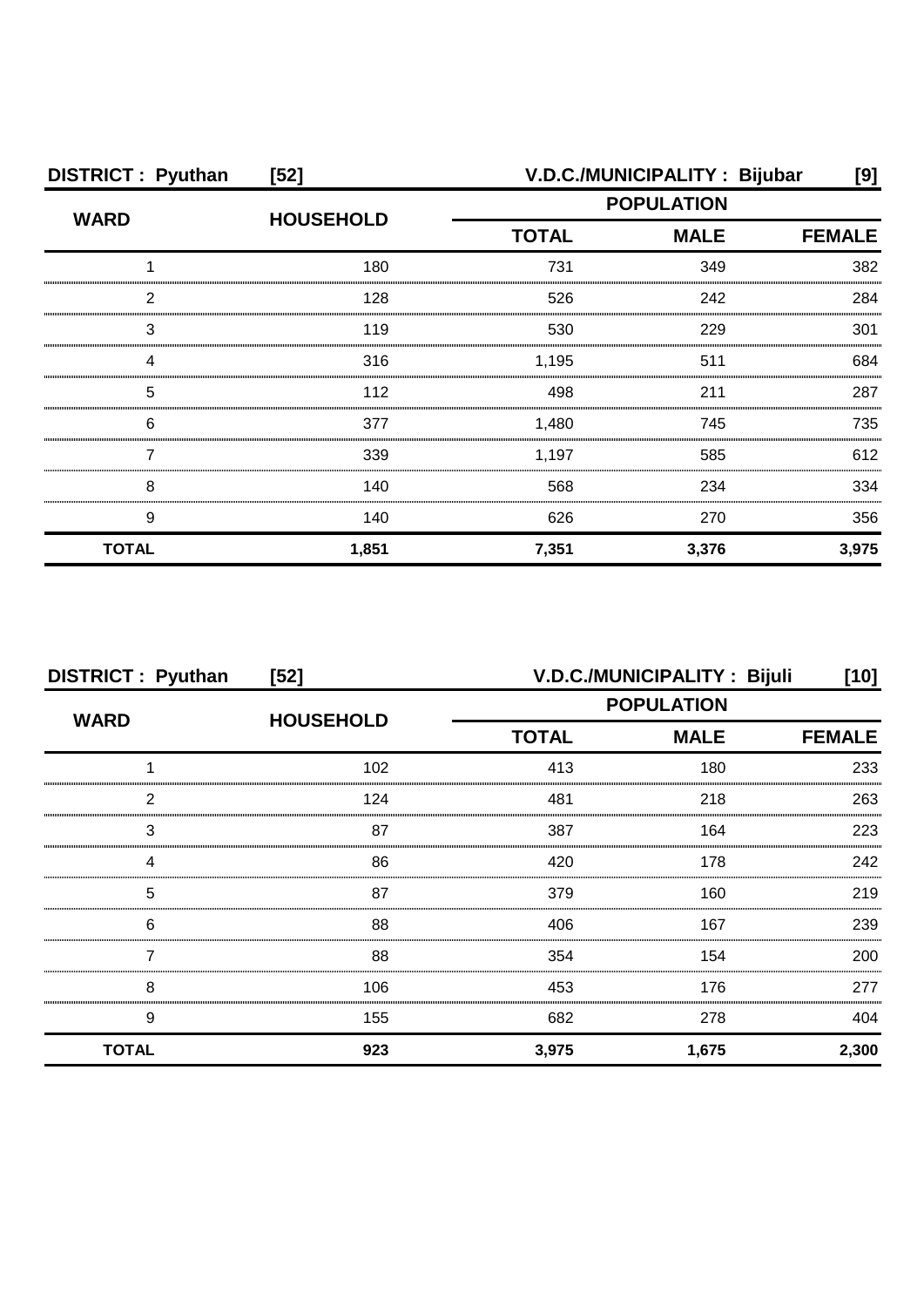| <b>DISTRICT: Pyuthan</b> | $[52]$           |                   | V.D.C./MUNICIPALITY: Chuja | [11]          |
|--------------------------|------------------|-------------------|----------------------------|---------------|
| <b>WARD</b>              | <b>HOUSEHOLD</b> | <b>POPULATION</b> |                            |               |
|                          |                  | <b>TOTAL</b>      | <b>MALE</b>                | <b>FEMALE</b> |
|                          | 137              | 662               | 295                        | 367           |
| っ                        | 137              | 640               | 282                        | 358           |
| 3                        | 143              | 683               | 285                        | 398           |
|                          | 175              | 849               | 337                        | 512           |
| 5                        | 120              | 637               | 276                        | 361           |
| 6                        | 135              | 555               | 237                        | 318           |
|                          | 160              | 702               | 289                        | 413           |
| 8                        | 118              | 567               | 251                        | 316           |
| 9                        | 107              | 518               | 223                        | 295           |
| <b>TOTAL</b>             | 1,232            | 5,813             | 2,475                      | 3,338         |

| <b>DISTRICT: Pyuthan</b> | $[52]$           | V.D.C./MUNICIPALITY: Dakhakwadi |                              |       |  |
|--------------------------|------------------|---------------------------------|------------------------------|-------|--|
| <b>WARD</b>              | <b>HOUSEHOLD</b> | <b>POPULATION</b>               |                              |       |  |
|                          |                  | <b>TOTAL</b>                    | <b>MALE</b><br><b>FEMALE</b> |       |  |
|                          | 158              | 641                             | 258                          | 383   |  |
| 2                        | 104              | 400                             | 166                          | 234   |  |
| 3                        | 154              | 641                             | 269                          | 372   |  |
|                          | 116              | 508                             | 217                          | 291   |  |
| 5                        | 204              | 911                             | 357                          | 554   |  |
| 6                        | 221              | 863                             | 364                          | 499   |  |
|                          | 174              | 767                             | 311                          | 456   |  |
| 8                        | 139              | 610                             | 248                          | 362   |  |
| 9                        | 164              | 736                             | 324                          | 412   |  |
| <b>TOTAL</b>             | 1,434            | 6,077                           | 2,514                        | 3,563 |  |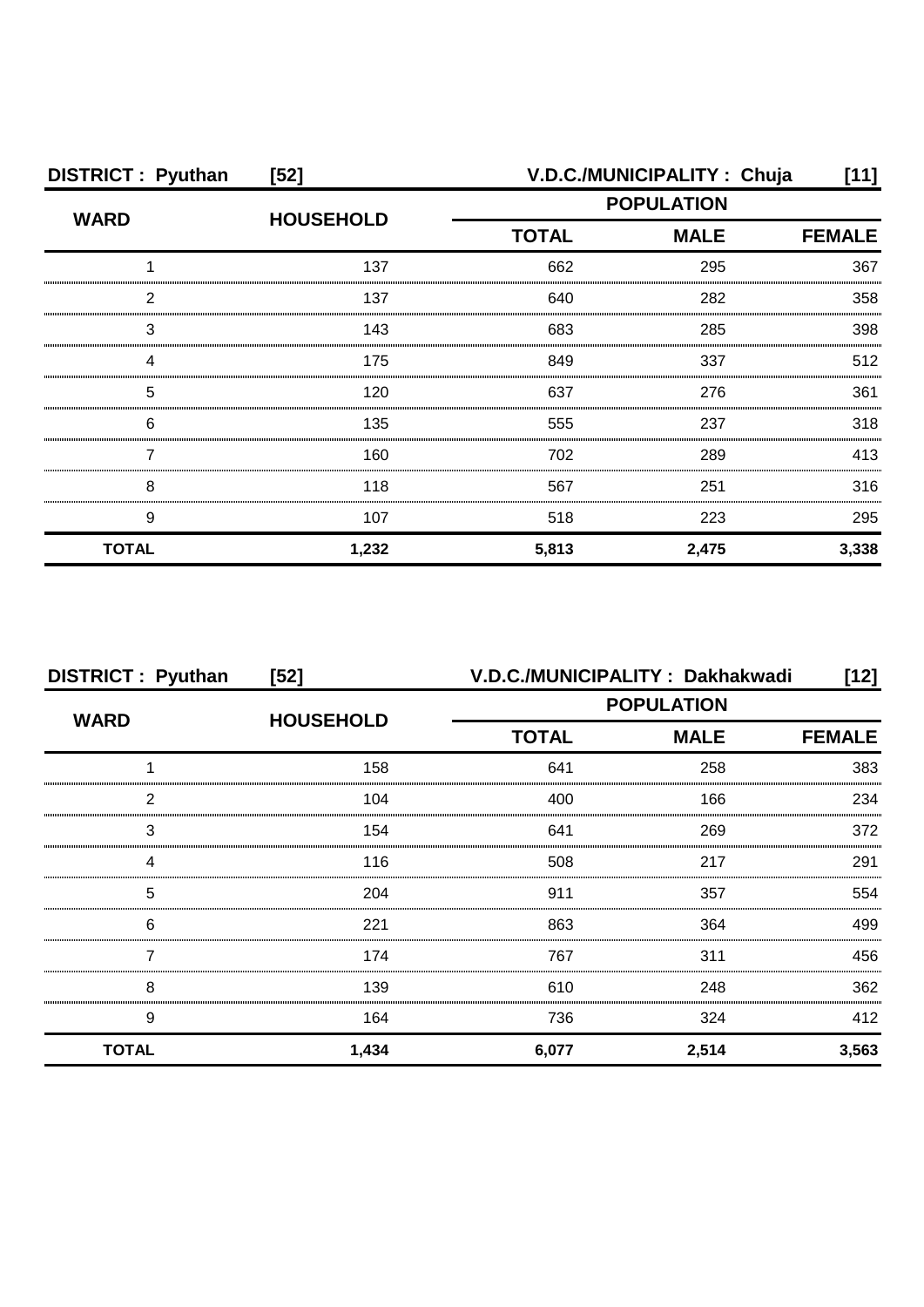| <b>DISTRICT: Pyuthan</b> | $[52]$           |                   | V.D.C./MUNICIPALITY: Damri | [13]          |
|--------------------------|------------------|-------------------|----------------------------|---------------|
| <b>WARD</b>              |                  | <b>POPULATION</b> |                            |               |
|                          | <b>HOUSEHOLD</b> | <b>TOTAL</b>      | <b>MALE</b>                | <b>FEMALE</b> |
|                          | 70               | 389               | 170                        | 219           |
| 2                        | 80               | 420               | 194                        | 226           |
| 3                        | 86               | 432               | 206                        | 226           |
|                          | 96               | 522               | 226                        | 296           |
| 5                        | 105              | 610               | 274                        | 336           |
| 6                        | 96               | 532               | 248                        | 284           |
|                          | 122              | 601               | 277                        | 324           |
| 8                        | 107              | 606               | 288                        | 318           |
| 9                        | 120              | 645               | 283                        | 362           |
| <b>TOTAL</b>             | 882              | 4,757             | 2,166                      | 2,591         |

| <b>DISTRICT: Pyuthan</b> | $[52]$           |                   | V.D.C./MUNICIPALITY: Dangwang | [14]          |
|--------------------------|------------------|-------------------|-------------------------------|---------------|
| <b>WARD</b>              |                  | <b>POPULATION</b> |                               |               |
|                          | <b>HOUSEHOLD</b> | <b>TOTAL</b>      | <b>MALE</b>                   | <b>FEMALE</b> |
|                          | 106              | 471               | 208                           | 263           |
| 2                        | 82               | 395               | 191                           | 204           |
| 3                        | 76               | 466               | 210                           | 256           |
| Δ                        | 163              | 934               | 435                           | 499           |
| 5                        | 56               | 310               | 145                           | 165           |
| 6                        | 72               | 373               | 165                           | 208           |
|                          | 88               | 361               | 164                           | 197           |
| 8                        | 96               | 585               | 265                           | 320           |
| 9                        | 99               | 639               | 297                           | 342           |
| <b>TOTAL</b>             | 838              | 4,534             | 2,080                         | 2,454         |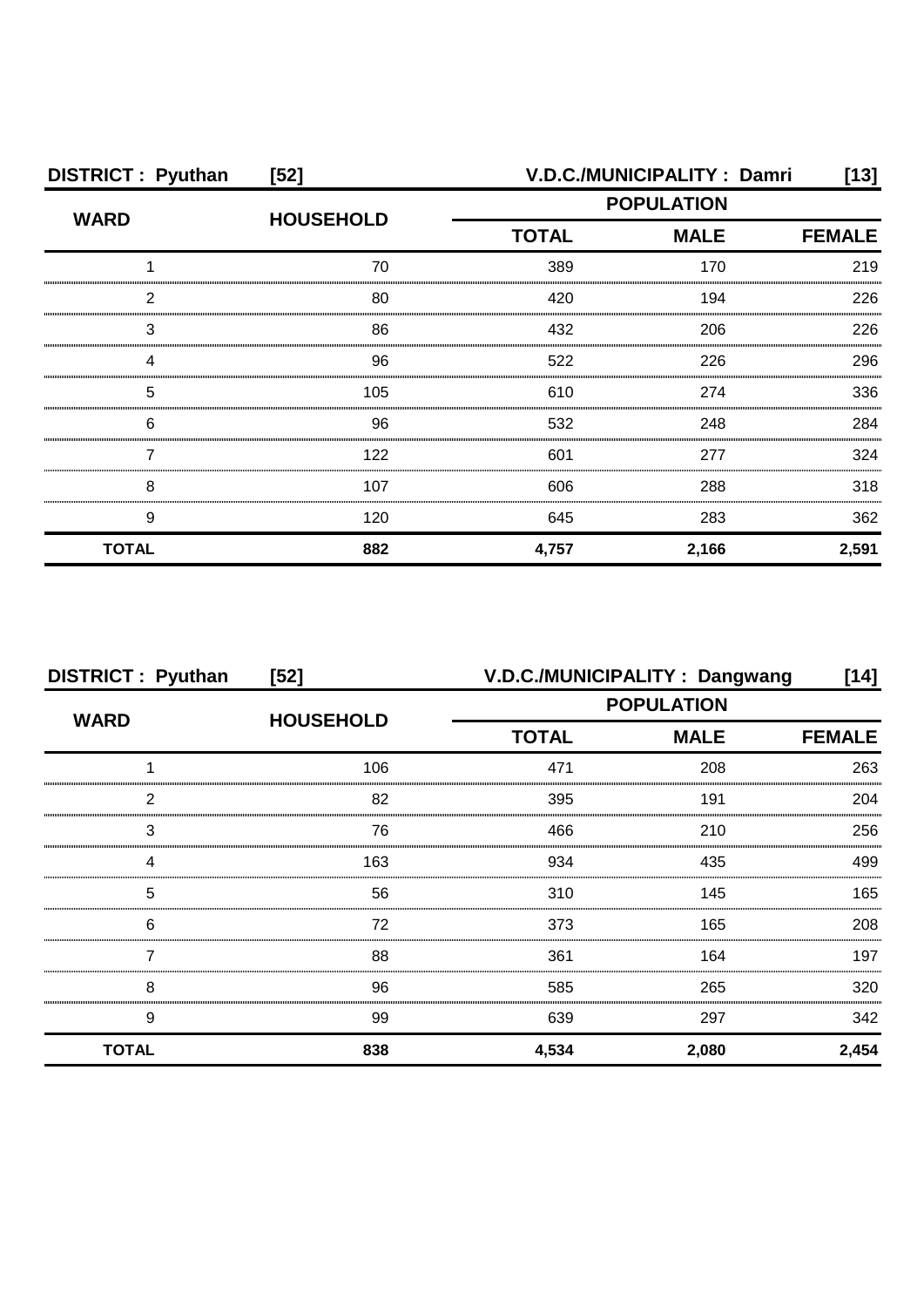| <b>DISTRICT: Pyuthan</b> | $[52]$           | V.D.C./MUNICIPALITY: Dharampani |               | [15]  |
|--------------------------|------------------|---------------------------------|---------------|-------|
| <b>WARD</b>              | <b>HOUSEHOLD</b> | <b>POPULATION</b>               |               |       |
|                          |                  | <b>TOTAL</b><br><b>MALE</b>     | <b>FEMALE</b> |       |
|                          | 67               | 325                             | 141           | 184   |
| っ                        | 77               | 317                             | 131           | 186   |
| З                        | 65               | 317                             | 149           | 168   |
|                          | 62               | 275                             | 106           | 169   |
| 5                        | 49               | 213                             | 85            | 128   |
| 6                        | 78               | 350                             | 122           | 228   |
|                          | 70               | 307                             | 128           | 179   |
| 8                        | 96               | 398                             | 160           | 238   |
| 9                        | 146              | 581                             | 246           | 335   |
| <b>TOTAL</b>             | 710              | 3,083                           | 1,268         | 1,815 |

| <b>DISTRICT: Pyuthan</b> | $[52]$           | V.D.C./MUNICIPALITY: Dharmawati |                   | [16]          |
|--------------------------|------------------|---------------------------------|-------------------|---------------|
| <b>WARD</b>              |                  |                                 | <b>POPULATION</b> |               |
|                          | <b>HOUSEHOLD</b> | <b>TOTAL</b>                    | <b>MALE</b>       | <b>FEMALE</b> |
|                          | 297              | 1,266                           | 656               | 610           |
| っ                        | 123              | 563                             | 260               | 303           |
| 3                        | 105              | 441                             | 196               | 245           |
|                          | 193              | 854                             | 394               | 460           |
| 5                        | 128              | 572                             | 231               | 341           |
| 6                        | 72               | 307                             | 131               | 176           |
|                          | 59               | 224                             | 92                | 132           |
| 8                        | 71               | 309                             | 139               | 170           |
| 9                        | 84               | 347                             | 135               | 212           |
| <b>TOTAL</b>             | 1,132            | 4,883                           | 2,234             | 2,649         |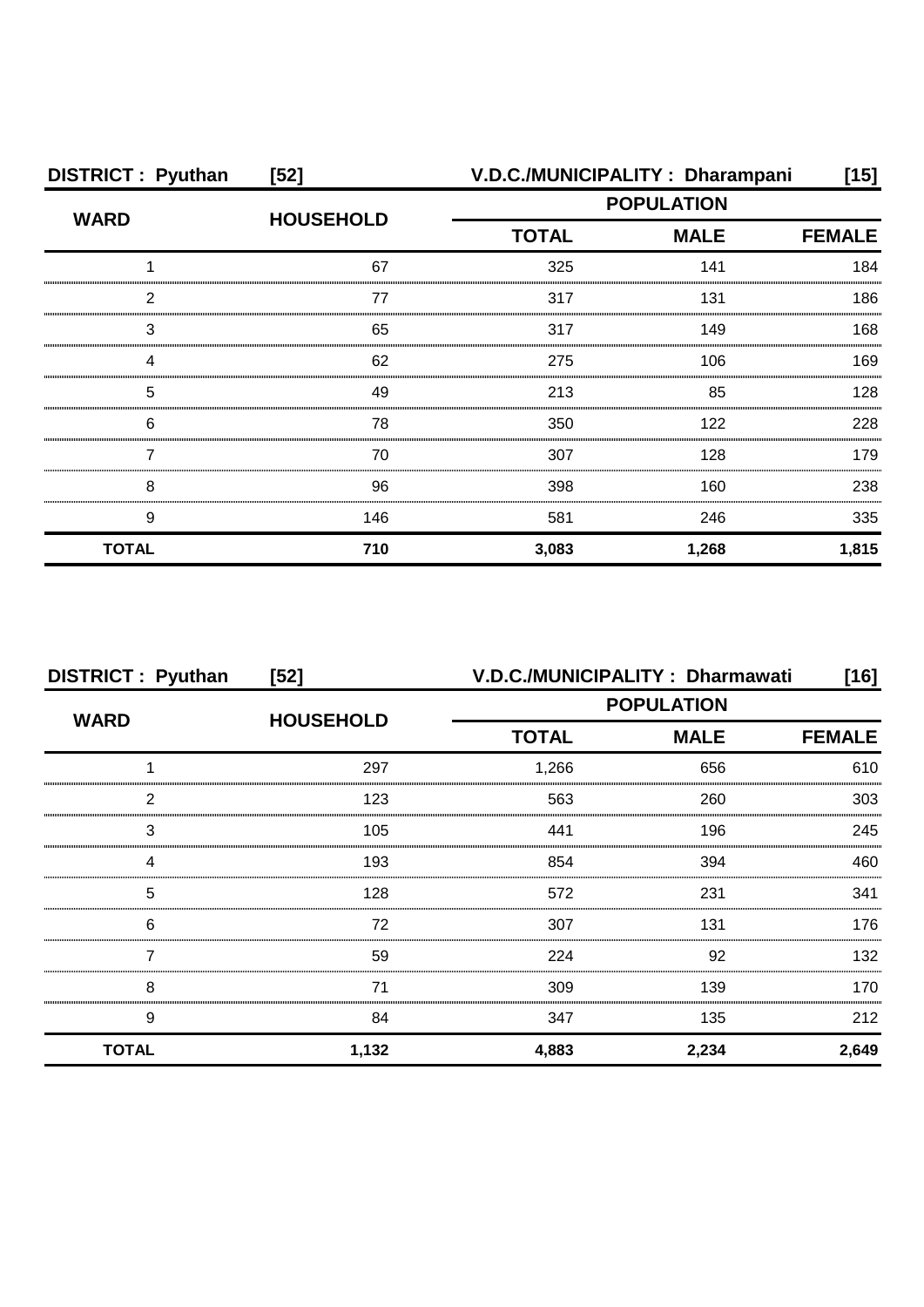| <b>DISTRICT: Pyuthan</b> |                  | [52] V.D.C./MUNICIPALITY: Dhobaghat (Udayapur Kot)<br>[17] |                   |               |  |
|--------------------------|------------------|------------------------------------------------------------|-------------------|---------------|--|
| <b>WARD</b>              |                  |                                                            | <b>POPULATION</b> |               |  |
|                          | <b>HOUSEHOLD</b> | <b>TOTAL</b>                                               | <b>MALE</b>       | <b>FEMALE</b> |  |
|                          | 84               | 461                                                        | 199               | 262           |  |
| 2                        | 62               | 316                                                        | 140               | 176           |  |
| 3                        | 95               | 485                                                        | 212               | 273           |  |
| Δ                        | 57               | 285                                                        | 129               | 156           |  |
| 5                        | 49               | 270                                                        | 113               | 157           |  |
| 6                        | 65               | 335                                                        | 151               | 184           |  |
|                          | 78               | 422                                                        | 170               | 252           |  |
| 8                        | 71               | 364                                                        | 151               | 213           |  |
| 9                        | 43               | 217                                                        | 99                | 118           |  |
| <b>TOTAL</b>             | 604              | 3,155                                                      | 1,364             | 1,791         |  |

| <b>DISTRICT: Pyuthan</b> | $[52]$           | V.D.C./MUNICIPALITY: Dhuwang<br>[18] |             |               |
|--------------------------|------------------|--------------------------------------|-------------|---------------|
| <b>WARD</b>              |                  | <b>POPULATION</b>                    |             |               |
|                          | <b>HOUSEHOLD</b> | <b>TOTAL</b>                         | <b>MALE</b> | <b>FEMALE</b> |
|                          | 84               | 399                                  | 171         | 228           |
| 2                        | 102              | 466                                  | 196         | 270           |
| 3                        | 103              | 520                                  | 205         | 315           |
| Δ                        | 101              | 458                                  | 183         | 275           |
| 5                        | 53               | 306                                  | 145         | 161           |
| 6                        | .91              | 505                                  | 240         | 265           |
|                          | 82               | 486                                  | 206         | 280           |
| 8                        | 46               | 282                                  | 137         | 145           |
| 9                        | 46               | 201                                  | 97          | 104           |
| <b>TOTAL</b>             | 708              | 3,623                                | 1,580       | 2,043         |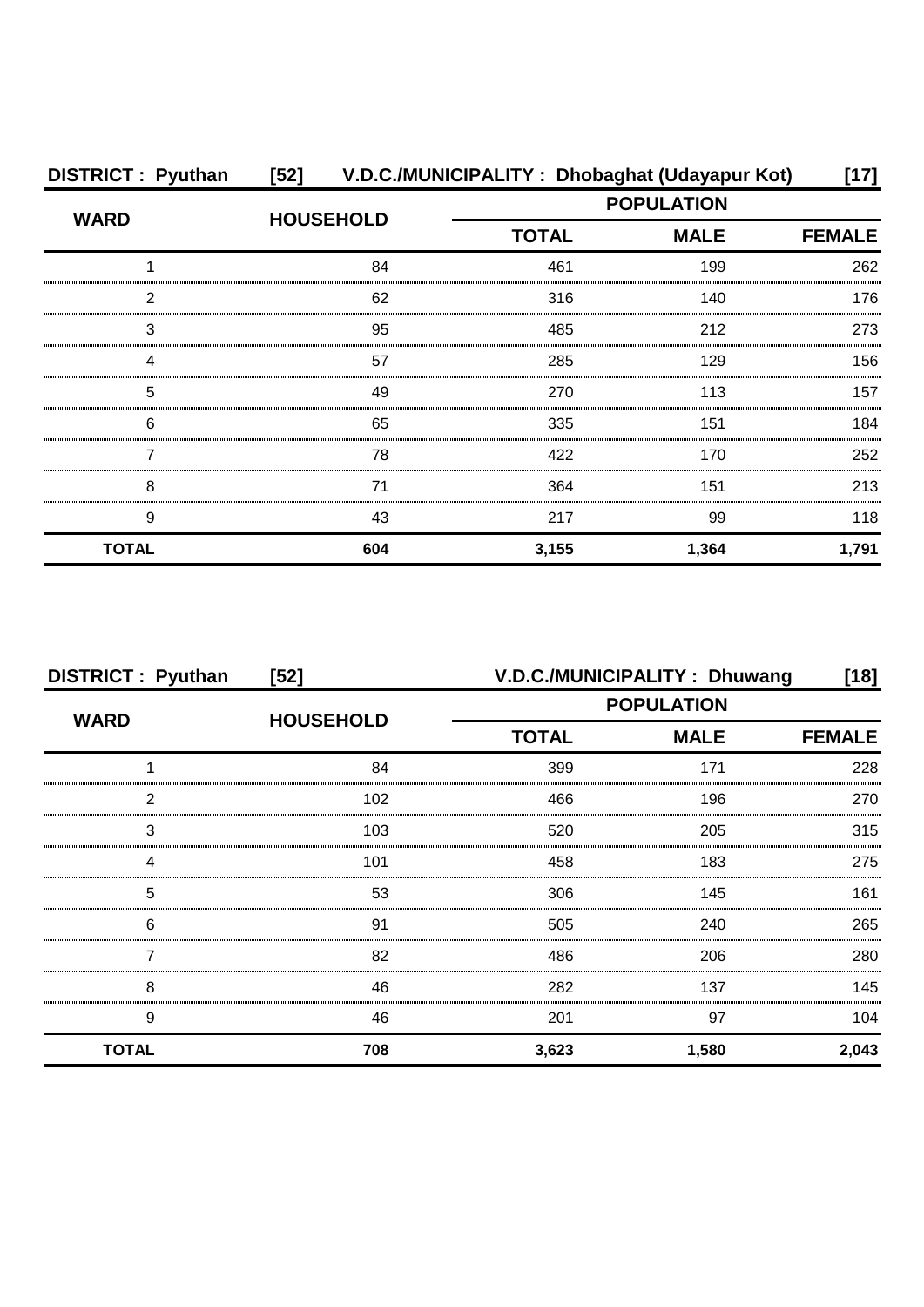| <b>DISTRICT: Pyuthan</b> | $[52]$           |                             | V.D.C./MUNICIPALITY: Dungegadi | [19]  |
|--------------------------|------------------|-----------------------------|--------------------------------|-------|
| <b>WARD</b>              | <b>HOUSEHOLD</b> | <b>POPULATION</b>           |                                |       |
|                          |                  | <b>TOTAL</b><br><b>MALE</b> | <b>FEMALE</b>                  |       |
|                          | 48               | 289                         | 122                            | 167   |
| ົ                        | 54               | 296                         | 122                            | 174   |
| 3                        | 75               | 386                         | 192                            | 194   |
|                          | 71               | 401                         | 174                            | 227   |
| 5                        | 64               | 394                         | 181                            | 213   |
| 6                        | 93               | 546                         | 239                            | 307   |
|                          | 102              | 598                         | 276                            | 322   |
| 8                        | 144              | 757                         | 330                            | 427   |
| 9                        | 112              | 597                         | 256                            | 341   |
| <b>TOTAL</b>             | 763              | 4,264                       | 1,892                          | 2,372 |

| <b>DISTRICT: Pyuthan</b> | $[52]$           | V.D.C./MUNICIPALITY: Gothiwang |             | [20]          |
|--------------------------|------------------|--------------------------------|-------------|---------------|
|                          |                  | <b>POPULATION</b>              |             |               |
| <b>WARD</b>              | <b>HOUSEHOLD</b> | <b>TOTAL</b>                   | <b>MALE</b> | <b>FEMALE</b> |
|                          | 85               | 385                            | 146         | 239           |
| 2                        | 134              | 570                            | 223         | 347           |
| 3                        | 188              | 944                            | 382         | 562           |
| Δ                        | 131              | 589                            | 245         | 344           |
| 5                        | 120              | 504                            | 192         | 312           |
| 6                        | 196              | 794                            | 313         | 481           |
|                          | 127              | 630                            | 272         | 358           |
| 8                        | 99               | 500                            | 229         | 271           |
| 9                        | 110              | 544                            | 226         | 318           |
| <b>TOTAL</b>             | 1,190            | 5,460                          | 2,228       | 3,232         |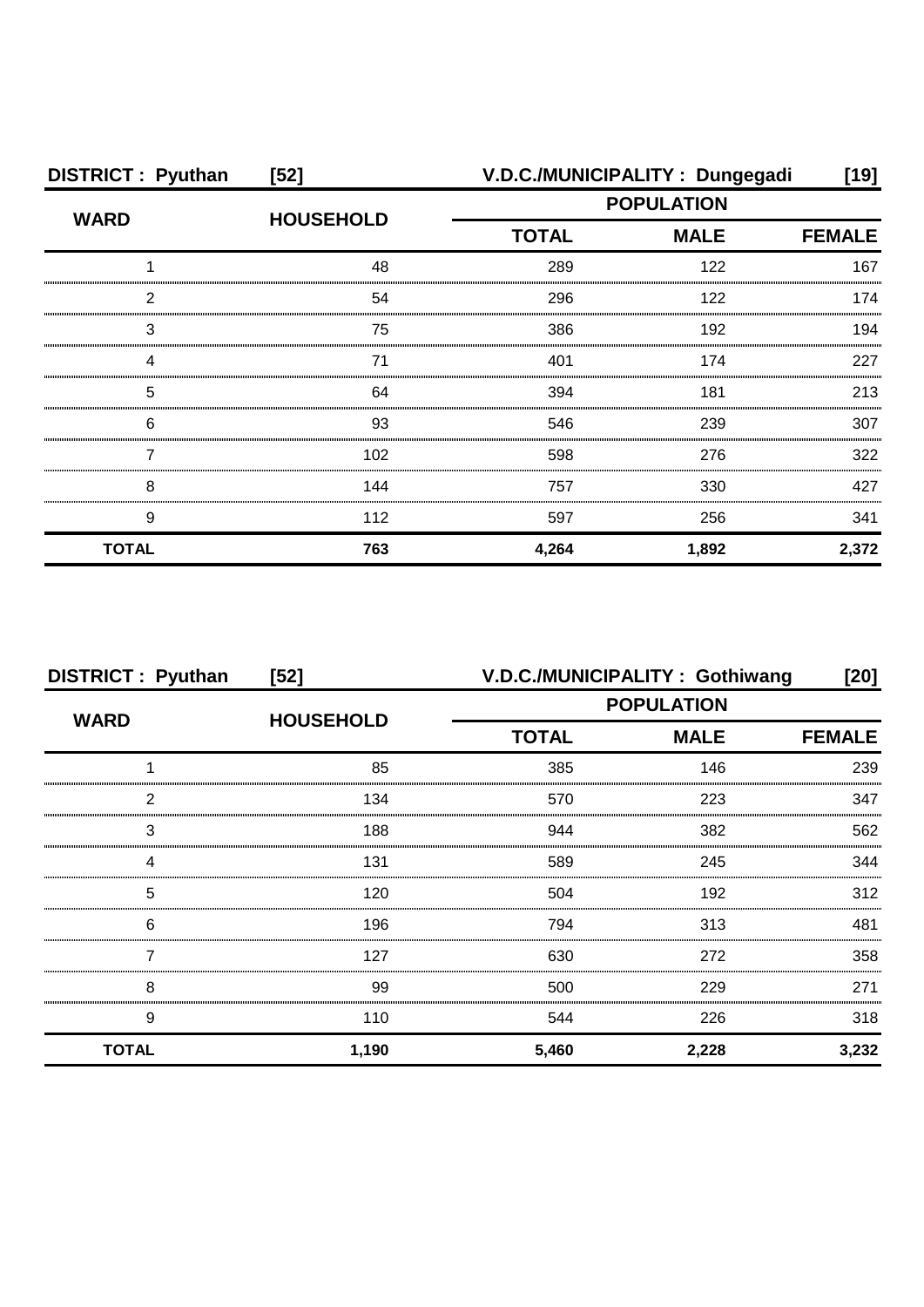| <b>DISTRICT: Pyuthan</b> | $[52]$           | V.D.C./MUNICIPALITY: Hansapur<br>[21] |                   |               |
|--------------------------|------------------|---------------------------------------|-------------------|---------------|
|                          |                  |                                       | <b>POPULATION</b> |               |
| <b>WARD</b>              | <b>HOUSEHOLD</b> | <b>TOTAL</b>                          | <b>MALE</b>       | <b>FEMALE</b> |
|                          | 109              | 537                                   | 250               | 287           |
| 2                        | 74               | 380                                   | 172               | 208           |
| 3                        | 56               | 278                                   | 128               | 150           |
|                          | 61               | 310                                   | 137               | 173           |
| 5                        | 76               | 560                                   | 259               | 301           |
| 6                        | 105              | 551                                   | 240               | 311           |
|                          | 73               | 424                                   | 175               | 249           |
| 8                        | 80               | 400                                   | 155               | 245           |
| 9                        | 90               | 530                                   | 247               | 283           |
| <b>TOTAL</b>             | 724              | 3,970                                 | 1,763             | 2,207         |

| <b>DISTRICT: Pyuthan</b> | $[52]$           | V.D.C./MUNICIPALITY: Jumrikanda |                   | [22]  |
|--------------------------|------------------|---------------------------------|-------------------|-------|
| <b>WARD</b>              | <b>HOUSEHOLD</b> |                                 | <b>POPULATION</b> |       |
|                          |                  | <b>TOTAL</b>                    | <b>MALE</b>       |       |
|                          | 105              | 466                             | 213               | 253   |
| 2                        | 48               | 198                             | 80                | 118   |
| 3                        | 43               | 215                             | 96                | 119   |
|                          | 86               | 384                             | 163               | 221   |
| 5                        | 165              | 843                             | 384               | 459   |
| 6                        | 154              | 752                             | 333               | 419   |
|                          | 83               | 411                             | 168               | 243   |
| 8                        | 144              | 680                             | 283               | 397   |
| 9                        | 70               | 352                             | 169               | 183   |
| <b>TOTAL</b>             | 898              | 4,301                           | 1,889             | 2,412 |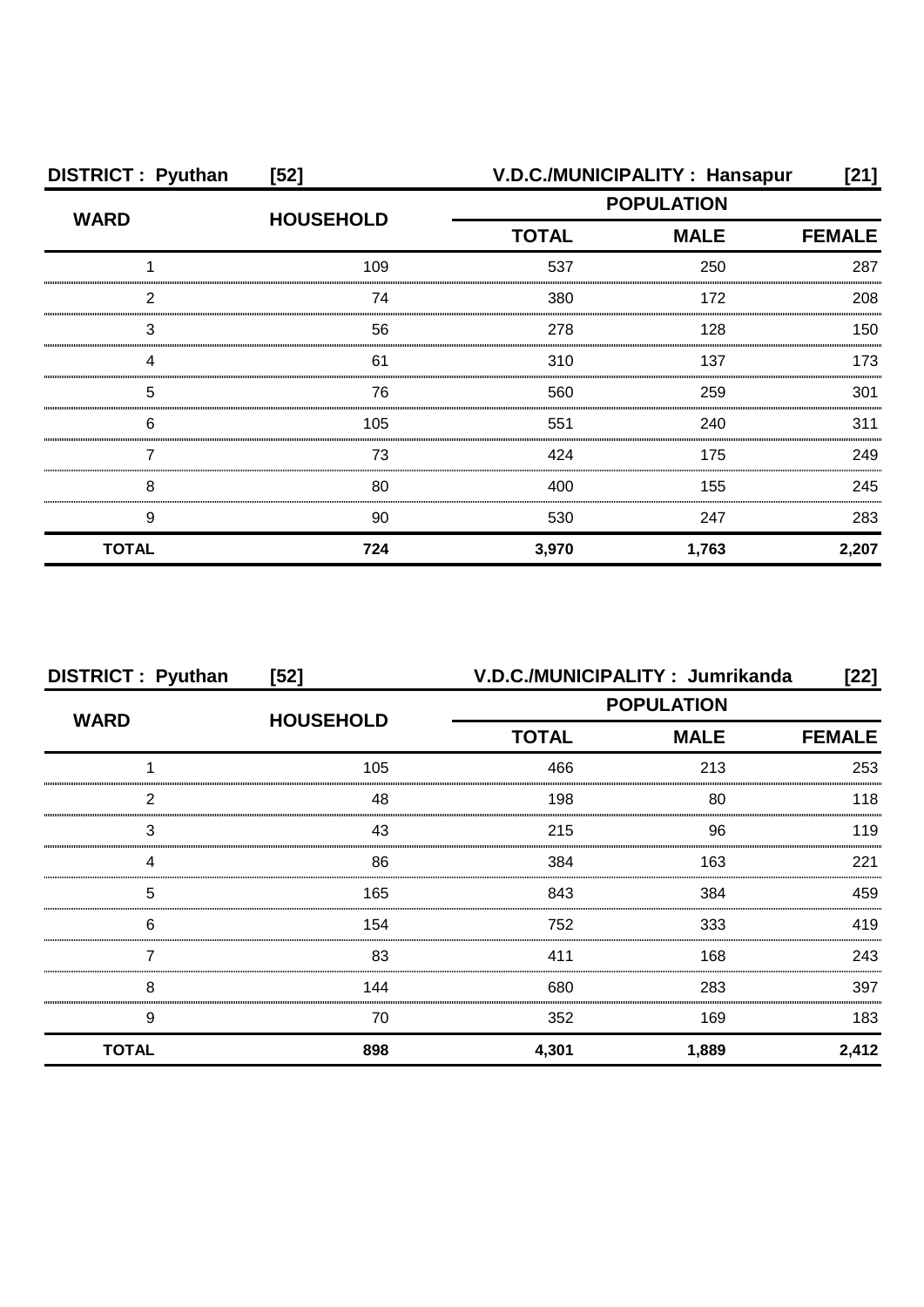| <b>DISTRICT: Pyuthan</b> | $[52]$           | V.D.C./MUNICIPALITY: Khaira<br>[23] |                   |       |
|--------------------------|------------------|-------------------------------------|-------------------|-------|
| <b>WARD</b>              | <b>HOUSEHOLD</b> |                                     | <b>POPULATION</b> |       |
|                          |                  | <b>TOTAL</b><br><b>MALE</b>         | <b>FEMALE</b>     |       |
|                          | 71               | 315                                 | 131               | 184   |
| 2                        | 131              | 669                                 | 283               | 386   |
| 3                        | 82               | 323                                 | 116               | 207   |
|                          | 108              | 521                                 | 212               | 309   |
| 5                        | 106              | 509                                 | 216               | 293   |
| 6                        | 121              | 519                                 | 225               | 294   |
|                          | 77               | 288                                 | 119               | 169   |
| 8                        | 102              | 439                                 | 179               | 260   |
| 9                        | 116              | 504                                 | 204               | 300   |
| <b>TOTAL</b>             | 914              | 4,087                               | 1,685             | 2,402 |

| <b>DISTRICT: Pyuthan</b> | $[52]$           | V.D.C./MUNICIPALITY: Khawang<br>[24] |             |               |
|--------------------------|------------------|--------------------------------------|-------------|---------------|
| <b>WARD</b>              | <b>HOUSEHOLD</b> | <b>POPULATION</b>                    |             |               |
|                          |                  | <b>TOTAL</b>                         | <b>MALE</b> | <b>FEMALE</b> |
|                          | 110              | 551                                  | 245         | 306           |
| っ                        | 118              | 555                                  | 243         | 312           |
| 3                        | 125              | 614                                  | 259         | 355           |
|                          | 185              | 892                                  | 414         | 478           |
| 5                        | 149              | 787                                  | 359         | 428           |
| 6                        | 149              | 759                                  | 337         | 422           |
|                          | 84               | 491                                  | 232         | 259           |
| 8                        | 112              | 640                                  | 277         | 363           |
| 9                        | 115              | 688                                  | 306         | 382           |
| <b>TOTAL</b>             | 1,147            | 5,977                                | 2,672       | 3,305         |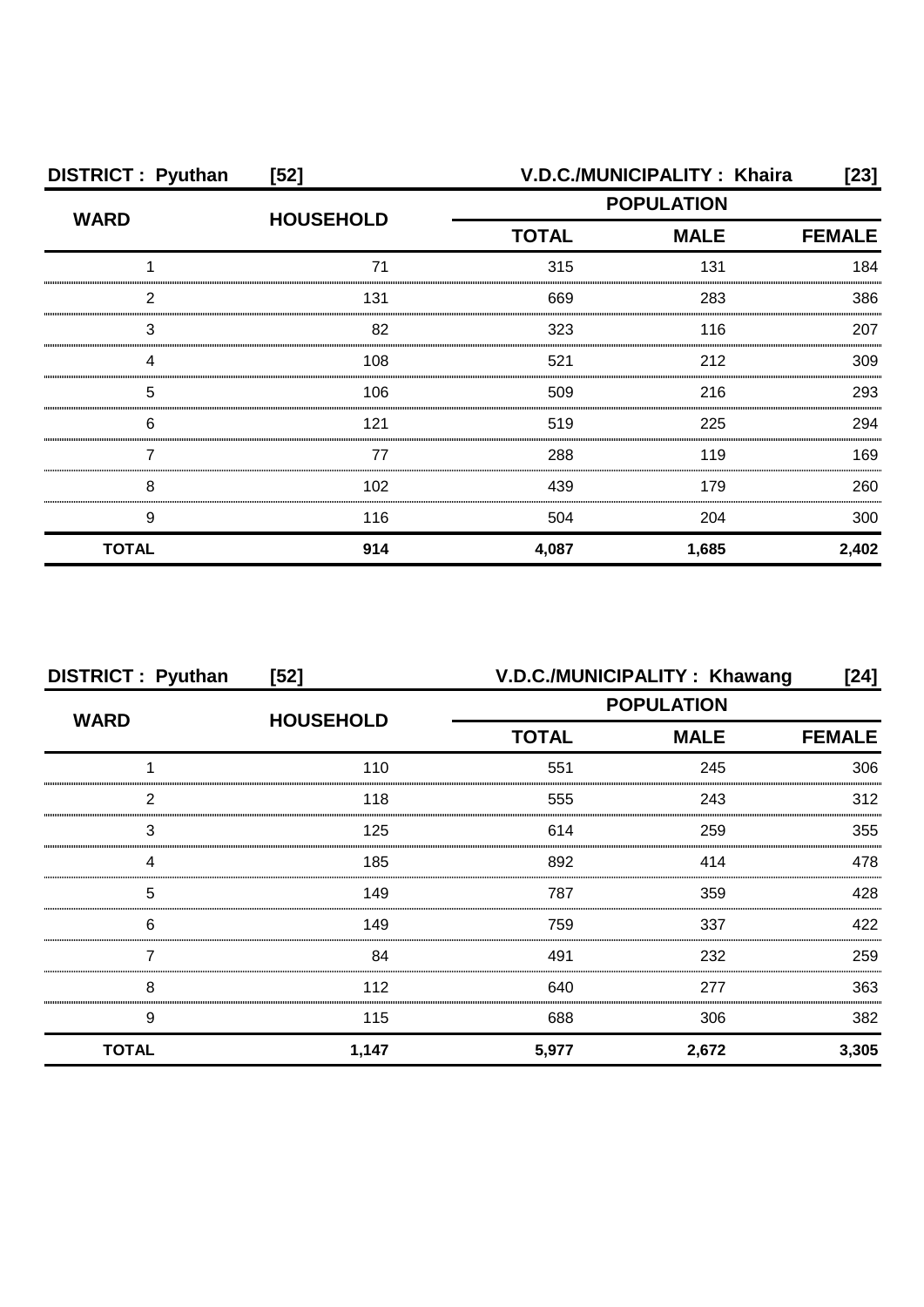| <b>DISTRICT: Pyuthan</b> | $[52]$           | V.D.C./MUNICIPALITY: Khung<br>[25] |             |               |
|--------------------------|------------------|------------------------------------|-------------|---------------|
| <b>WARD</b>              |                  | <b>POPULATION</b>                  |             |               |
|                          | <b>HOUSEHOLD</b> | <b>TOTAL</b>                       | <b>MALE</b> | <b>FEMALE</b> |
|                          | 81               | 384                                | 163         | 221           |
| າ                        | 40               | 219                                | 102         | 117           |
| 3                        | 61               | 297                                | 134         | 163           |
|                          | 183              | 718                                | 357         | 361           |
| 5                        | 36               | 183                                | 78          | 105           |
| 6                        | 93               | 495                                | 227         | 268           |
|                          | 52               | 243                                | 111         | 132           |
| 8                        | 82               | 333                                | 137         | 196           |
| 9                        | 78               | 384                                | 174         | 210           |
| <b>TOTAL</b>             | 706              | 3,256                              | 1,483       | 1,773         |

| <b>DISTRICT: Pyuthan</b> | $[52]$           | V.D.C./MUNICIPALITY: Kochiwang |             | $[26]$        |
|--------------------------|------------------|--------------------------------|-------------|---------------|
| <b>WARD</b>              |                  | <b>POPULATION</b>              |             |               |
|                          | <b>HOUSEHOLD</b> | <b>TOTAL</b>                   | <b>MALE</b> | <b>FEMALE</b> |
|                          | 116              | 614                            | 280         | 334           |
| 2                        | 116              | 578                            | 249         | 329           |
| 3                        | 39               | 217                            | 92          | 125           |
|                          | 42               | 221                            | 100         | 121           |
| 5                        | 55               | 279                            | 113         | 166           |
| 6                        | 105              | 568                            | 230         | 338           |
|                          | 58               | 308                            | 129         | 179           |
| 8                        | 63               | 306                            | 126         | 180           |
| 9                        | 61               | 348                            | 156         | 192           |
| <b>TOTAL</b>             | 655              | 3,439                          | 1,475       | 1,964         |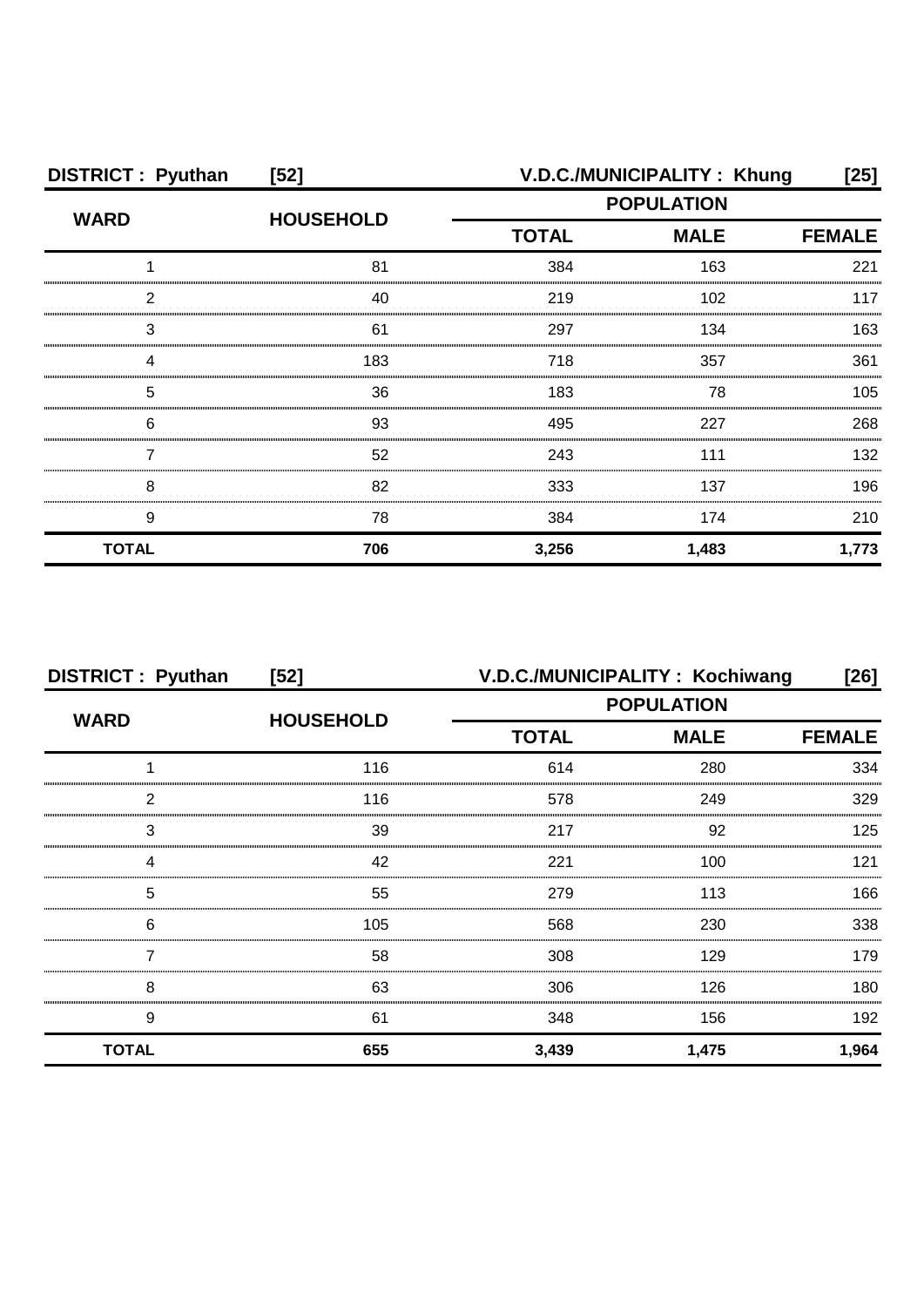| <b>DISTRICT: Pyuthan</b> | $[52]$           |                   | V.D.C./MUNICIPALITY: Ligha | $[27]$        |
|--------------------------|------------------|-------------------|----------------------------|---------------|
| <b>WARD</b>              |                  | <b>POPULATION</b> |                            |               |
|                          | <b>HOUSEHOLD</b> | <b>TOTAL</b>      | <b>MALE</b>                | <b>FEMALE</b> |
|                          | 66               | 448               | 231                        | 217           |
| ົ                        | 64               | 461               | 208                        | 253           |
| 3                        | 41               | 241               | 108                        | 133           |
|                          | 75               | 435               | 205                        | 230           |
| 5                        | 72               | 457               | 222                        | 235           |
| 6                        | 34               | 197               | 90                         | 107           |
|                          | 68               | 405               | 182                        | 223           |
| 8                        | 55               | 310               | 138                        | 172           |
| 9                        | 113              | 591               | 262                        | 329           |
| <b>TOTAL</b>             | 588              | 3,545             | 1,646                      | 1,899         |

| <b>DISTRICT: Pyuthan</b> | $[52]$           | V.D.C./MUNICIPALITY : Liwang<br>[28] |             |               |
|--------------------------|------------------|--------------------------------------|-------------|---------------|
|                          |                  | <b>POPULATION</b>                    |             |               |
| <b>WARD</b>              | <b>HOUSEHOLD</b> | <b>TOTAL</b>                         | <b>MALE</b> | <b>FEMALE</b> |
|                          | 115              | 641                                  | 294         | 347           |
| 2                        | 87               | 429                                  | 193         | 236           |
| 3                        | 73               | 437                                  | 215         | 222           |
| Δ                        | 56               | 315                                  | 135         | 180           |
| 5                        | 113              | 607                                  | 282         | 325           |
| 6                        | 97               | 501                                  | 214         | 287           |
|                          | 111              | 609                                  | 275         | 334           |
| 8                        | 147              | 745                                  | 347         | 398           |
| 9                        | 134              | 730                                  | 335         | 395           |
| <b>TOTAL</b>             | 933              | 5,014                                | 2,290       | 2,724         |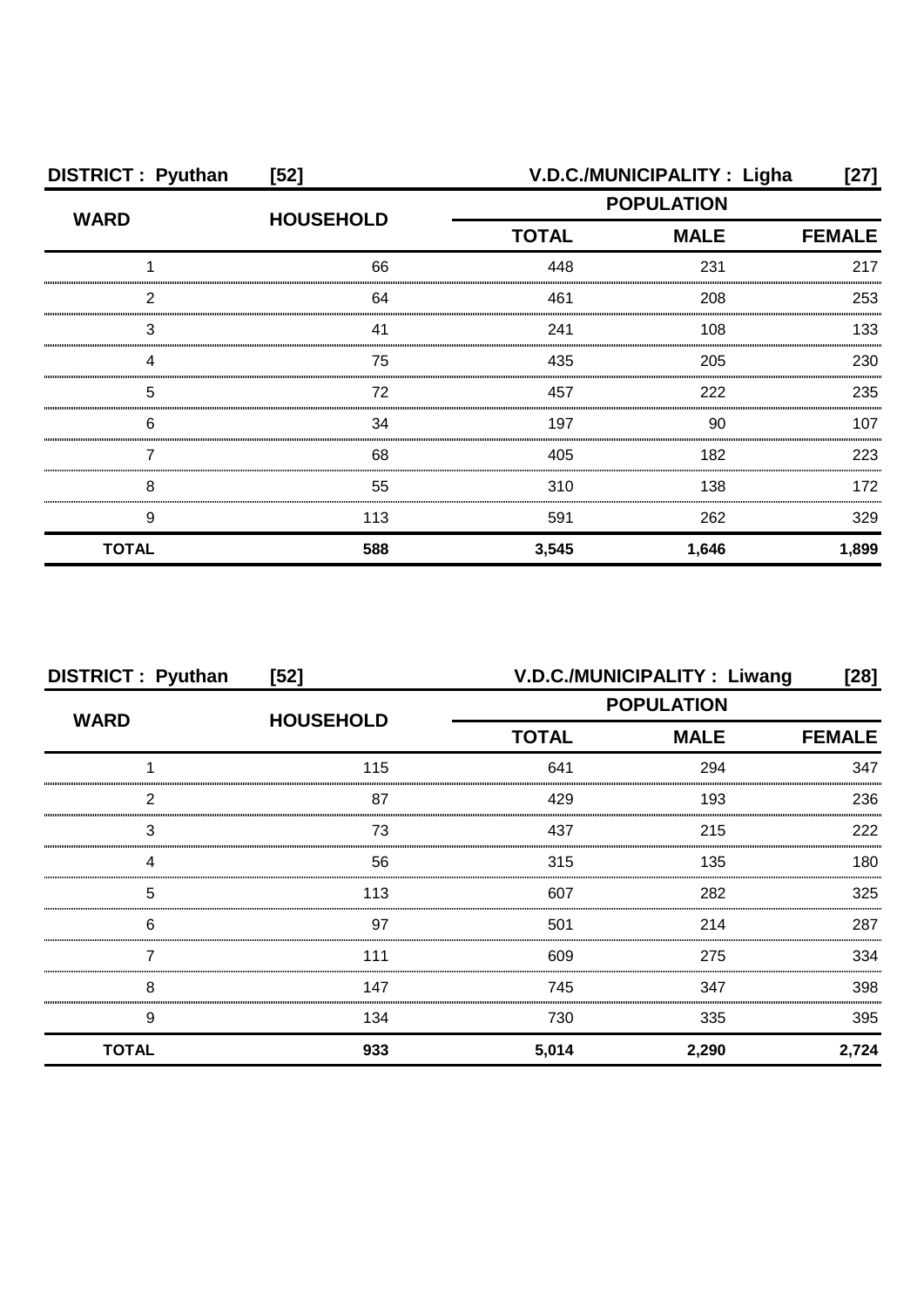| <b>DISTRICT: Pyuthan</b> | $[52]$           |                   | V.D.C./MUNICIPALITY: Lung | [29]          |
|--------------------------|------------------|-------------------|---------------------------|---------------|
| <b>WARD</b>              | <b>HOUSEHOLD</b> | <b>POPULATION</b> |                           |               |
|                          |                  | <b>TOTAL</b>      | <b>MALE</b>               | <b>FEMALE</b> |
|                          | 86               | 439               | 188                       | 251           |
| າ                        | 52               | 242               | 99                        | 143           |
| 3                        | 77               | 371               | 164                       | 207           |
|                          | 50               | 213               | .91                       | 122           |
| 5                        | 84               | 378               | 156                       | 222           |
| 6                        | 303              | 1,262             | 582                       | 680           |
|                          | 104              | 504               | 218                       | 286           |
| 8                        | 118              | 583               | 236                       | 347           |
| 9                        | 145              | 677               | 285                       | 392           |
| <b>TOTAL</b>             | 1,019            | 4,669             | 2,019                     | 2,650         |

| <b>DISTRICT: Pyuthan</b> | $[52]$           | V.D.C./MUNICIPALITY: Majhakot<br>[30] |             |               |
|--------------------------|------------------|---------------------------------------|-------------|---------------|
| <b>WARD</b>              |                  | <b>POPULATION</b>                     |             |               |
|                          | <b>HOUSEHOLD</b> | <b>TOTAL</b>                          | <b>MALE</b> | <b>FEMALE</b> |
|                          | 87               | 403                                   | 179         | 224           |
| 2                        | 47               | 201                                   | 86          | 115           |
| 3                        | 51               | 219                                   | 99          | 120           |
| 4                        | 107              | 504                                   | 217         | 287           |
| 5                        | 72               | 318                                   | 143         | 175           |
| 6                        | .91              | 431                                   | 195         | 236           |
|                          | 66               | 312                                   | 147         | 165           |
| 8                        | 108              | 513                                   | 234         | 279           |
| 9                        | 68               | 329                                   | 151         | 178           |
| <b>TOTAL</b>             | 697              | 3,230                                 | 1,451       | 1,779         |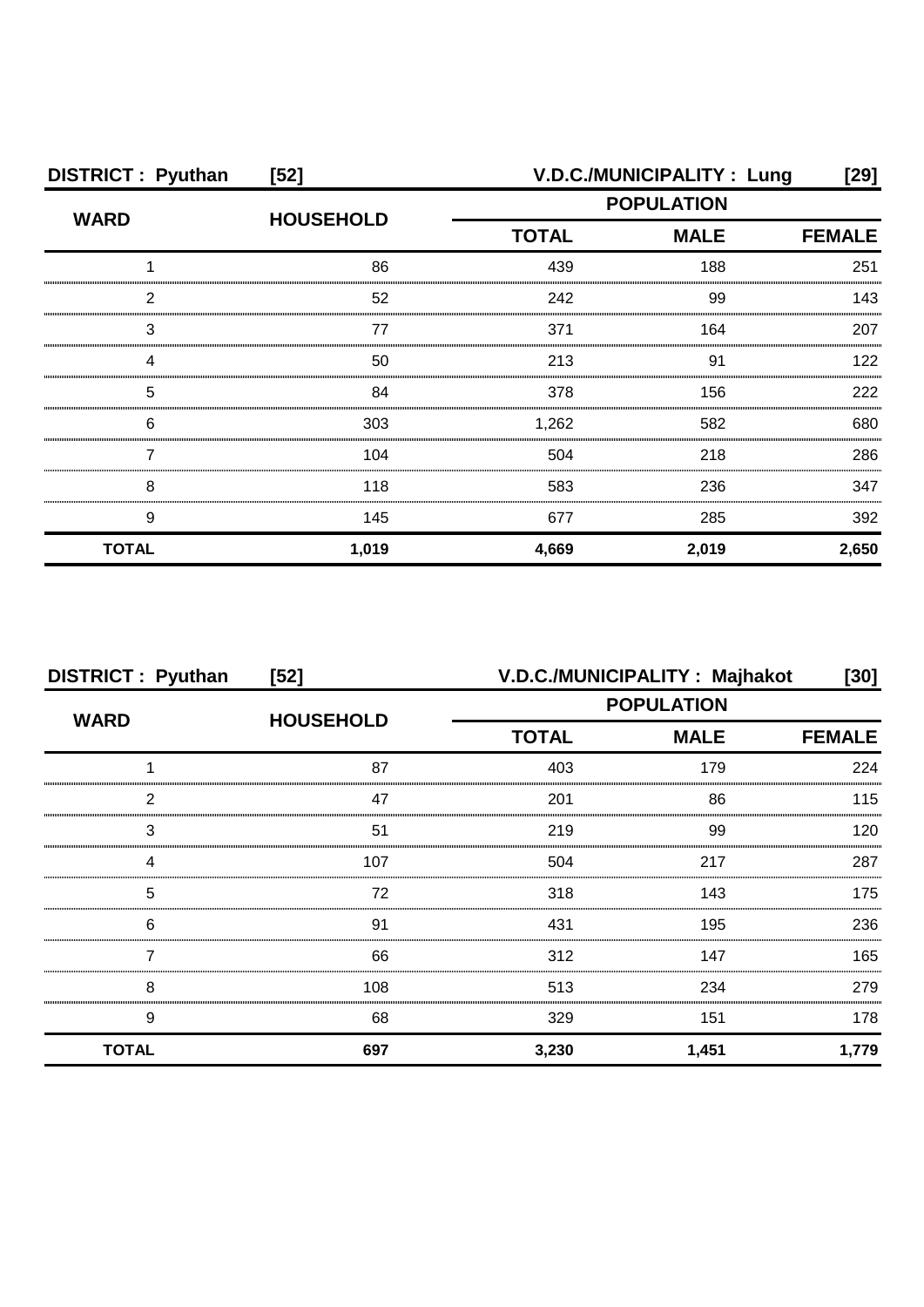| <b>DISTRICT: Pyuthan</b> | $[52]$           |              | V.D.C./MUNICIPALITY: Maranthana | [31]          |
|--------------------------|------------------|--------------|---------------------------------|---------------|
| <b>WARD</b>              |                  |              | <b>POPULATION</b>               |               |
|                          | <b>HOUSEHOLD</b> | <b>TOTAL</b> | <b>MALE</b>                     | <b>FEMALE</b> |
|                          | 186              | 807          | 340                             | 467           |
| っ                        | 160              | 647          | 285                             | 362           |
| 3                        | 225              | 972          | 413                             | 559           |
|                          | 149              | 642          | 268                             | 374           |
| 5                        | 146              | 602          | 246                             | 356           |
| 6                        | 173              | 718          | 292                             | 426           |
|                          | 128              | 622          | 281                             | 341           |
| 8                        | 101              | 465          | 198                             | 267           |
| 9                        | 187              | 810          | 364                             | 446           |
| <b>TOTAL</b>             | 1,455            | 6,285        | 2,687                           | 3,598         |

| <b>DISTRICT: Pyuthan</b> | $[52]$           |                   | V.D.C./MUNICIPALITY: Markawang | [32]          |
|--------------------------|------------------|-------------------|--------------------------------|---------------|
|                          |                  | <b>POPULATION</b> |                                |               |
| <b>WARD</b>              | <b>HOUSEHOLD</b> | <b>TOTAL</b>      | <b>MALE</b>                    | <b>FEMALE</b> |
|                          | 67               | 366               | 164                            | 202           |
| 2                        | 63               | 351               | 163                            | 188           |
| 3                        | 80               | 463               | 210                            | 253           |
| 4                        | 115              | 542               | 229                            | 313           |
| 5                        | 65               | 349               | 156                            | 193           |
| 6                        | 41               | 206               | .91                            | 115           |
|                          | 47               | 236               | 100                            | 136           |
| 8                        | 47               | 234               | 105                            | 129           |
| 9                        | 81               | 371               | 155                            | 216           |
| <b>TOTAL</b>             | 606              | 3,118             | 1,373                          | 1,745         |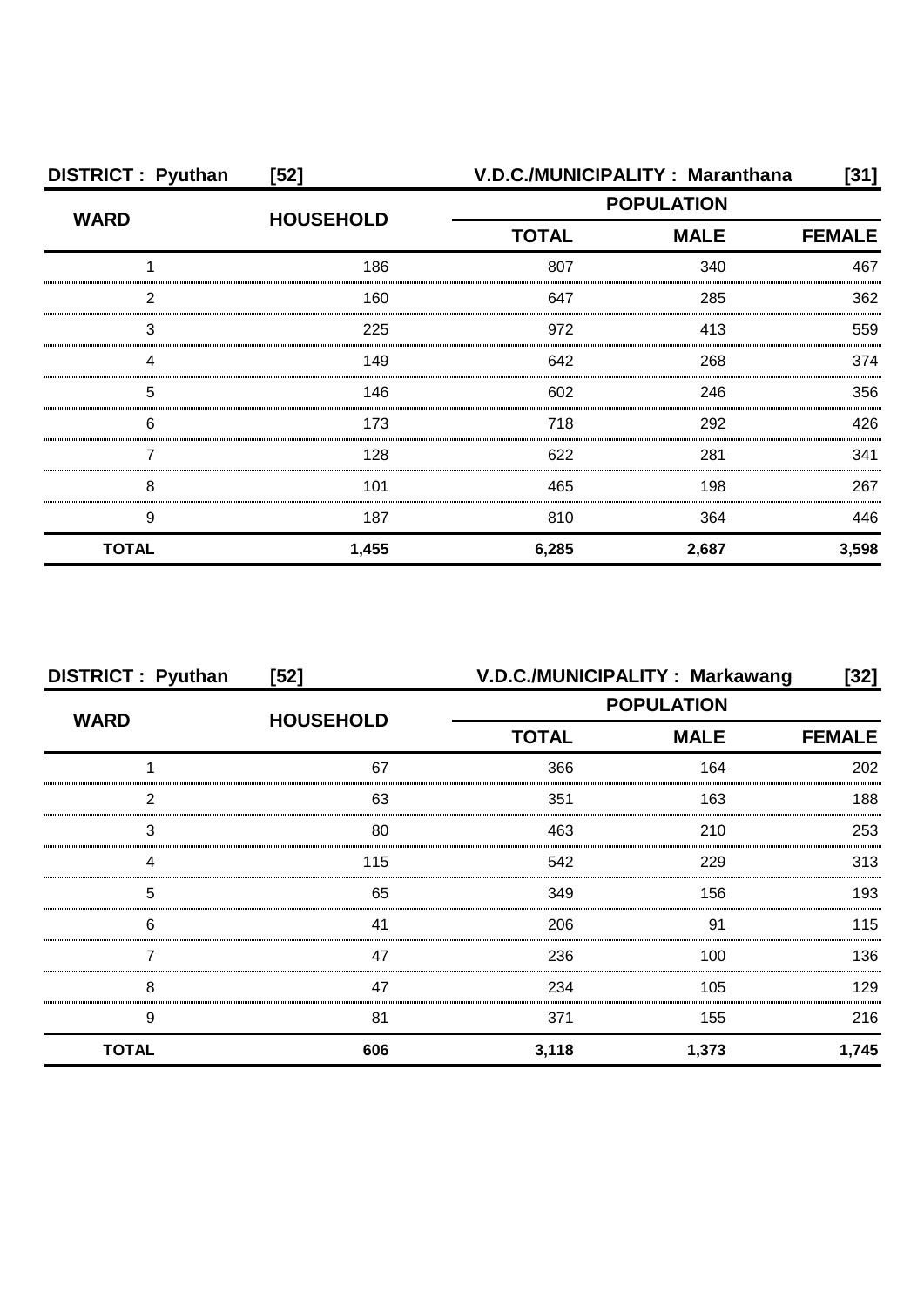| <b>DISTRICT: Pyuthan</b> | $[52]$           | V.D.C./MUNICIPALITY: Narikot<br>[33] |               |       |
|--------------------------|------------------|--------------------------------------|---------------|-------|
| <b>WARD</b>              | <b>HOUSEHOLD</b> | <b>POPULATION</b>                    |               |       |
|                          |                  | <b>TOTAL</b><br><b>MALE</b>          | <b>FEMALE</b> |       |
|                          | 74               | 358                                  | 165           | 193   |
| 2                        | 98               | 453                                  | 194           | 259   |
| З                        | 66               | 325                                  | 141           | 184   |
|                          | 40               | 179                                  | 77            | 102   |
| 5                        | 98               | 444                                  | 188           | 256   |
| 6                        | 81               | 372                                  | 152           | 220   |
|                          | 98               | 494                                  | 198           | 296   |
| 8                        | 72               | 361                                  | 147           | 214   |
| 9                        | 79               | 370                                  | 161           | 209   |
| <b>TOTAL</b>             | 706              | 3,356                                | 1,423         | 1,933 |

| <b>DISTRICT: Pyuthan</b> | $[52]$           |                   | V.D.C./MUNICIPALITY : Naya Gaun | [34]          |
|--------------------------|------------------|-------------------|---------------------------------|---------------|
| <b>WARD</b>              |                  | <b>POPULATION</b> |                                 |               |
|                          | <b>HOUSEHOLD</b> | <b>TOTAL</b>      | <b>MALE</b>                     | <b>FEMALE</b> |
|                          | 138              | 644               | 312                             | 332           |
| 2                        | 85               | 444               | 184                             | 260           |
| 3                        | 108              | 461               | 207                             | 254           |
|                          | 53               | 237               | 97                              | 140           |
| 5                        | 53               | 213               | 84                              | 129           |
| 6                        | 54               | 236               | 105                             | 131           |
|                          | 71               | 345               | 144                             | 201           |
| 8                        | 99               | 461               | 195                             | 266           |
| 9                        | 99               | 421               | 168                             | 253           |
| <b>TOTAL</b>             | 760              | 3,462             | 1,496                           | 1,966         |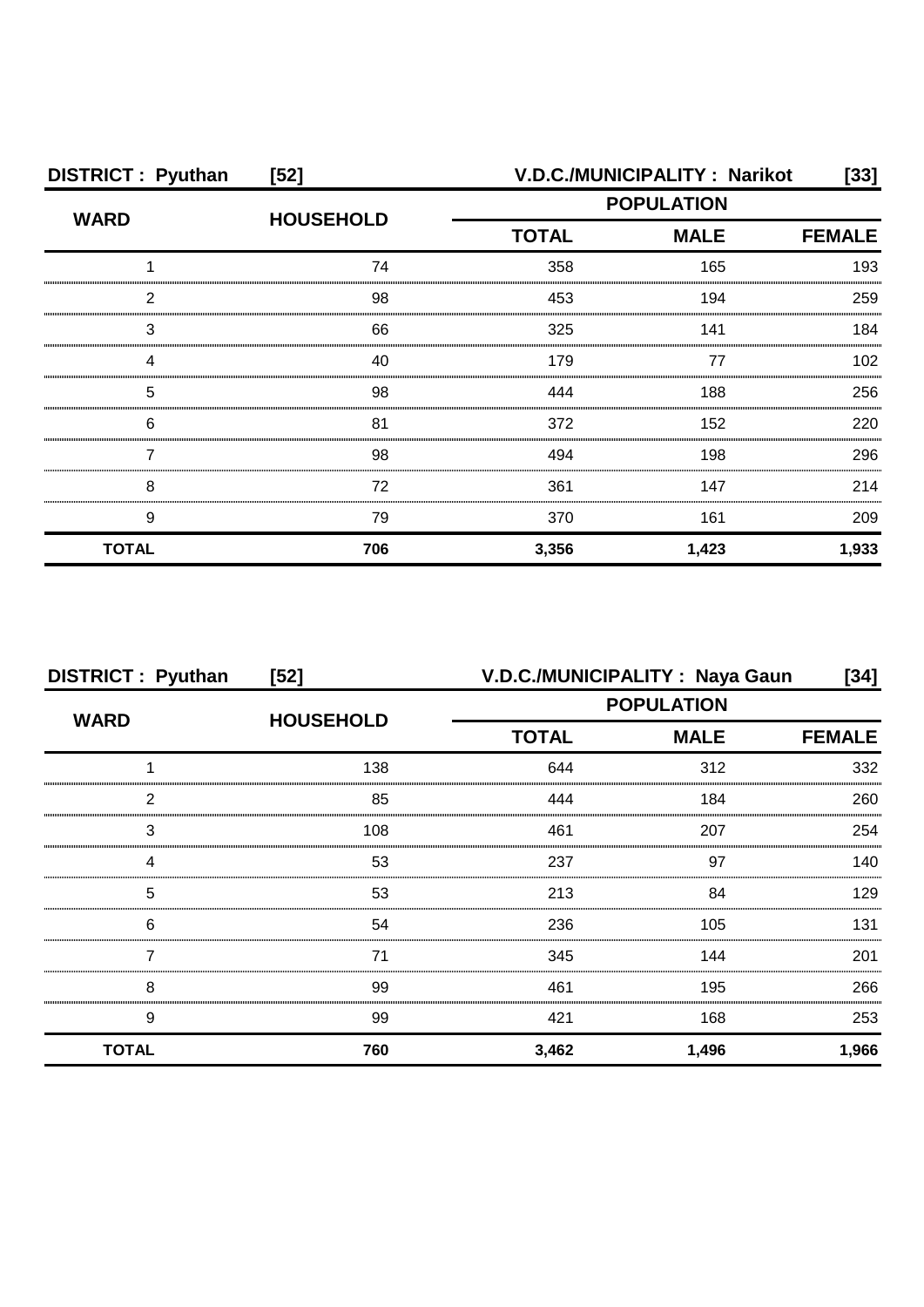| <b>DISTRICT: Pyuthan</b> | $[52]$           |                                                  | V.D.C./MUNICIPALITY: Okharkot | [35]  |
|--------------------------|------------------|--------------------------------------------------|-------------------------------|-------|
| <b>WARD</b>              | <b>HOUSEHOLD</b> | <b>POPULATION</b><br><b>TOTAL</b><br><b>MALE</b> |                               |       |
|                          |                  |                                                  | <b>FEMALE</b>                 |       |
|                          | 202              | 924                                              | 455                           | 469   |
| 2                        | 116              | 621                                              | 288                           | 333   |
| З                        | 76               | 375                                              | 160                           | 215   |
|                          | 83               | 414                                              | 185                           | 229   |
| 5                        | 165              | 798                                              | 328                           | 470   |
| 6                        | 180              | 882                                              | 390                           | 492   |
|                          | 140              | 657                                              | 310                           | 347   |
| 8                        | 95               | 394                                              | 176                           | 218   |
| 9                        | 145              | 667                                              | 292                           | 375   |
| <b>TOTAL</b>             | 1,202            | 5,732                                            | 2,584                         | 3,148 |

| <b>DISTRICT: Pyuthan</b> | $[52]$           | V.D.C./MUNICIPALITY: Pakala<br>[36]          |       |       |  |
|--------------------------|------------------|----------------------------------------------|-------|-------|--|
| <b>WARD</b>              | <b>HOUSEHOLD</b> | <b>POPULATION</b>                            |       |       |  |
|                          |                  | <b>TOTAL</b><br><b>MALE</b><br><b>FEMALE</b> |       |       |  |
|                          | 115              | 485                                          | 180   | 305   |  |
| 2                        | 129              | 665                                          | 289   | 376   |  |
| 3                        | 107              | 460                                          | 204   | 256   |  |
|                          | 53               | 280                                          | 109   | 171   |  |
| 5                        | 78               | 367                                          | 155   | 212   |  |
| 6                        | 72               | 379                                          | 163   | 216   |  |
|                          | 144              | 792                                          | 354   | 438   |  |
| 8                        | 130              | 696                                          | 323   | 373   |  |
| 9                        | 108              | 498                                          | 218   | 280   |  |
| <b>TOTAL</b>             | 936              | 4,622                                        | 1,995 | 2,627 |  |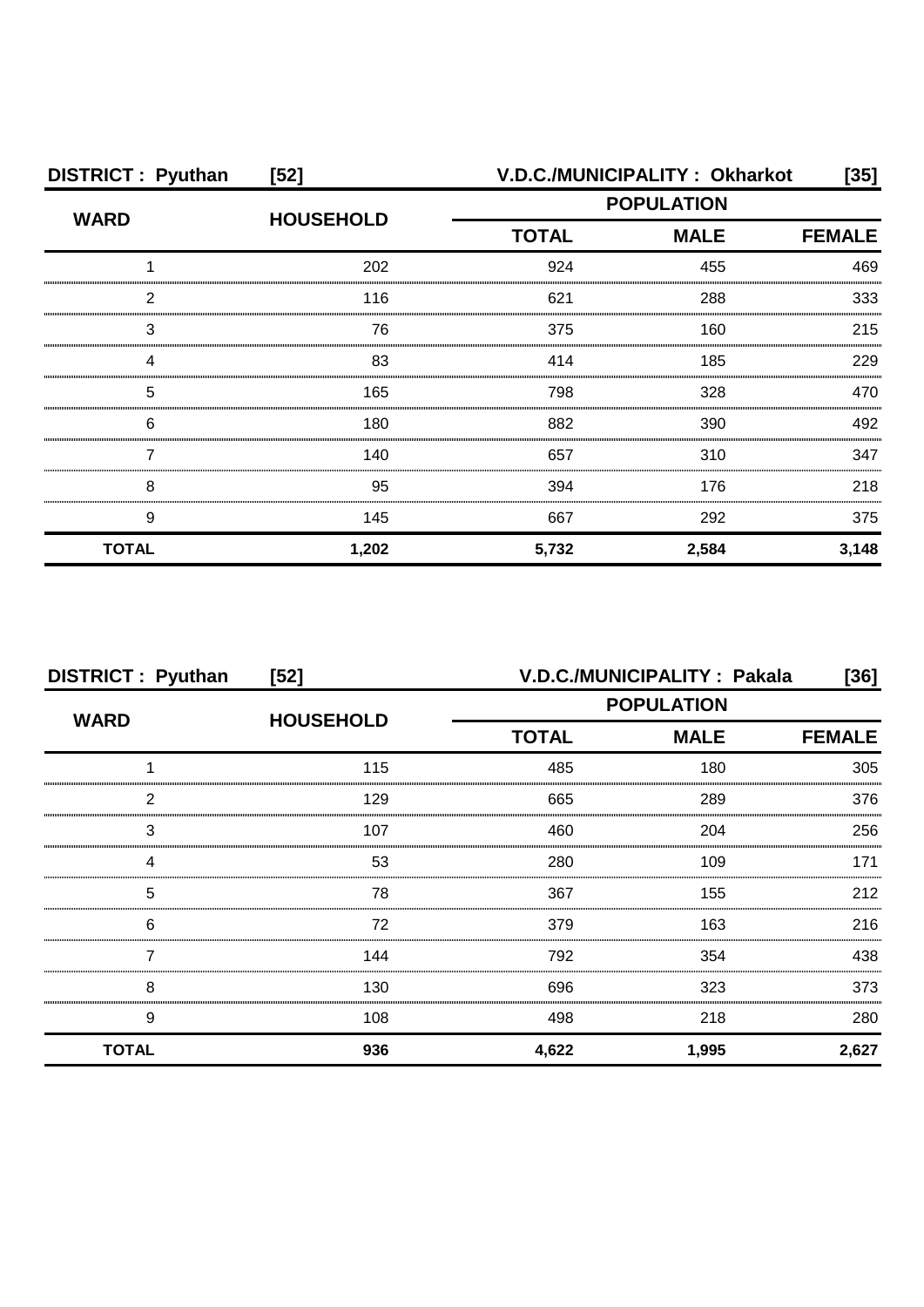| <b>DISTRICT: Pyuthan</b> | $[52]$           |                   | V.D.C./MUNICIPALITY: Phopli | [37]          |
|--------------------------|------------------|-------------------|-----------------------------|---------------|
| <b>WARD</b>              | <b>HOUSEHOLD</b> | <b>POPULATION</b> |                             |               |
|                          |                  | <b>TOTAL</b>      | <b>MALE</b>                 | <b>FEMALE</b> |
|                          | 111              | 608               | 297                         | 311           |
| っ                        | 166              | 843               | 404                         | 439           |
| 3                        | 139              | 712               | 321                         | 391           |
|                          | 172              | 823               | 361                         | 462           |
| 5                        | 168              | 826               | 378                         | 448           |
| 6                        | 184              | 941               | 444                         | 497           |
|                          | 175              | 778               | 326                         | 452           |
| 8                        | 160              | 769               | 340                         | 429           |
| 9                        | 262              | 1,460             | 632                         | 828           |
| <b>TOTAL</b>             | 1,537            | 7,760             | 3,503                       | 4,257         |

| <b>DISTRICT: Pyuthan</b> | [52]             | V.D.C./MUNICIPALITY : Puja       |               | [38]  |
|--------------------------|------------------|----------------------------------|---------------|-------|
| <b>WARD</b>              | <b>HOUSEHOLD</b> | <b>POPULATION</b><br><b>MALE</b> |               |       |
|                          |                  | <b>TOTAL</b>                     | <b>FEMALE</b> |       |
|                          | 100              | 505                              | 220           | 285   |
| 2                        | 64               | 275                              | 110           | 165   |
| 3                        | 157              | 740                              | 338           | 402   |
|                          | 126              | 604                              | 266           | 338   |
| 5                        | 64               | 286                              | 135           | 151   |
| 6                        | 98               | 429                              | 185           | 244   |
|                          | 124              | 621                              | 280           | 341   |
| 8                        | 188              | 886                              | 401           | 485   |
| 9                        | 166              | 789                              | 358           | 431   |
| <b>TOTAL</b>             | 1,087            | 5,135                            | 2,293         | 2,842 |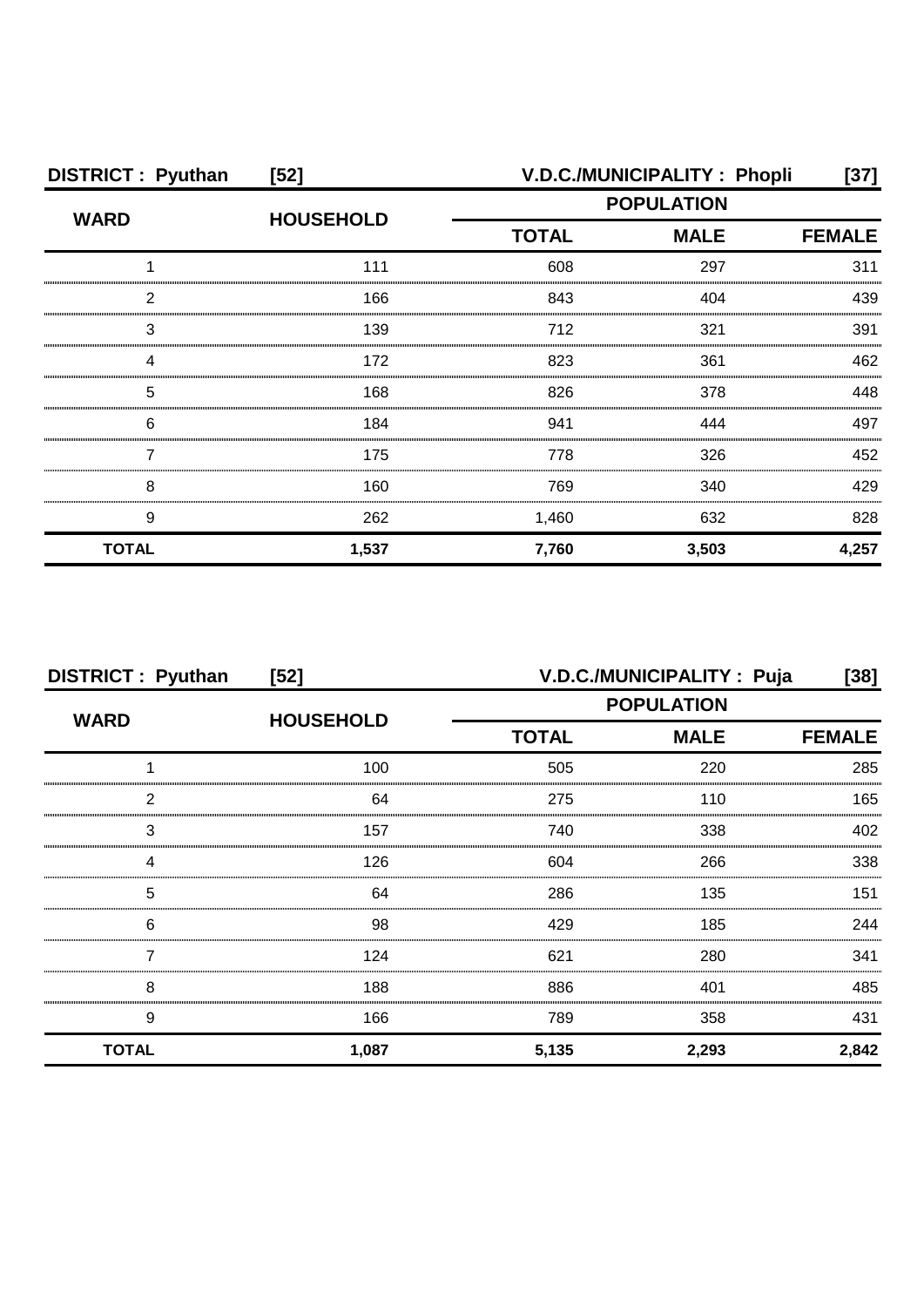| <b>DISTRICT: Pyuthan</b> | $[52]$           |              | V.D.C./MUNICIPALITY: Pythan Khalanga | $[39]$        |
|--------------------------|------------------|--------------|--------------------------------------|---------------|
| <b>WARD</b>              | <b>HOUSEHOLD</b> |              | <b>POPULATION</b>                    |               |
|                          |                  | <b>TOTAL</b> | <b>MALE</b>                          | <b>FEMALE</b> |
|                          | 192              | 832          | 354                                  | 478           |
| 2                        | 96               | 404          | 179                                  | 225           |
| 3                        | 128              | 436          | 207                                  | 229           |
| Δ                        | 138              | 425          | 213                                  | 212           |
| 5                        | 233              | 785          | 403                                  | 382           |
| 6                        | 141              | 396          | 172                                  | 224           |
|                          | 209              | 902          | 354                                  | 548           |
| 8                        | 178              | 760          | 317                                  | 443           |
| 9                        | 221              | 920          | 402                                  | 518           |
| <b>TOTAL</b>             | 1,536            | 5,860        | 2,601                                | 3,259         |

| <b>DISTRICT: Pyuthan</b> | $[52]$           | V.D.C./MUNICIPALITY: Rajbara |             |               |
|--------------------------|------------------|------------------------------|-------------|---------------|
| <b>WARD</b>              | <b>HOUSEHOLD</b> | <b>POPULATION</b>            |             |               |
|                          |                  | <b>TOTAL</b>                 | <b>MALE</b> | <b>FEMALE</b> |
|                          | 54               | 295                          | 131         | 164           |
| っ                        | 56               | 310                          | 136         | 174           |
| 3                        | 102              | 532                          | 220         | 312           |
|                          | 100              | 523                          | 225         | 298           |
| 5                        | 97               | 695                          | 315         | 380           |
| 6                        | 150              | 1,005                        | 474         | 531           |
|                          | 108              | 636                          | 276         | 360           |
| 8                        | 91               | 539                          | 242         | 297           |
| 9                        | 87               | 558                          | 263         | 295           |
| <b>TOTAL</b>             | 845              | 5,093                        | 2,282       | 2,811         |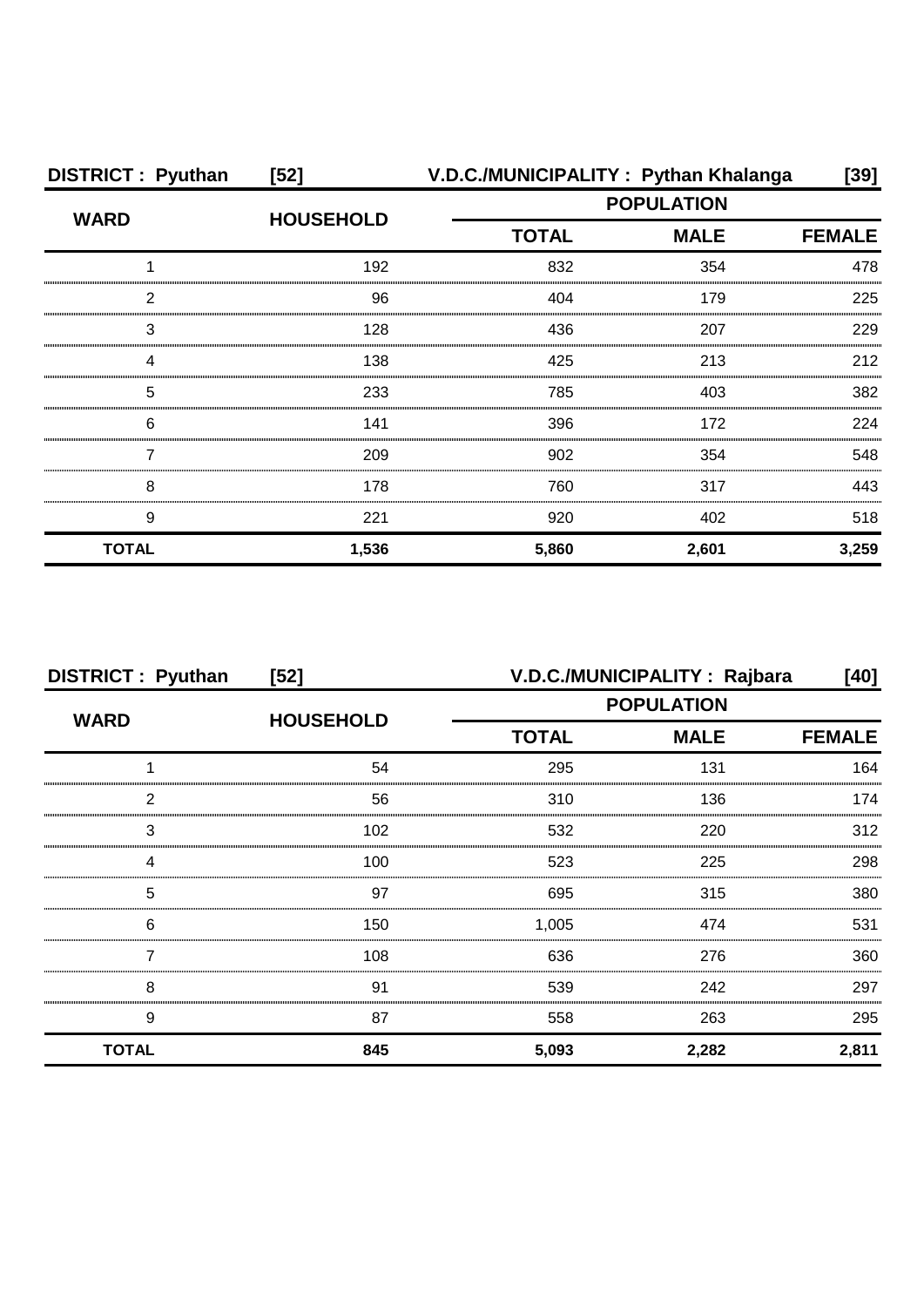| <b>DISTRICT: Pyuthan</b> | $[52]$           | V.D.C./MUNICIPALITY: Ramdi                       |       |               |
|--------------------------|------------------|--------------------------------------------------|-------|---------------|
| <b>WARD</b>              | <b>HOUSEHOLD</b> | <b>POPULATION</b><br><b>TOTAL</b><br><b>MALE</b> |       |               |
|                          |                  |                                                  |       | <b>FEMALE</b> |
|                          | 60               | 244                                              | 97    | 147           |
| っ                        | 75               | 283                                              | 118   | 165           |
| З                        | 55               | 264                                              | 125   | 139           |
|                          | 58               | 259                                              | 122   | 137           |
| 5                        | 67               | 284                                              | 133   | 151           |
| 6                        | 44               | 228                                              | 100   | 128           |
|                          | 48               | 331                                              | 142   | 189           |
| 8                        | 71               | 320                                              | 138   | 182           |
| 9                        | 47               | 221                                              | 104   | 117           |
| <b>TOTAL</b>             | 525              | 2,434                                            | 1,079 | 1,355         |

| <b>DISTRICT: Pyuthan</b> | $[52]$           | V.D.C./MUNICIPALITY: Ruspur Kot |                   | [42]          |  |
|--------------------------|------------------|---------------------------------|-------------------|---------------|--|
| <b>WARD</b>              | <b>HOUSEHOLD</b> |                                 | <b>POPULATION</b> |               |  |
|                          |                  | <b>TOTAL</b>                    | <b>MALE</b>       | <b>FEMALE</b> |  |
|                          | 101              | 482                             | 212               | 270           |  |
| 2                        | 107              | 486                             | 191               | 295           |  |
| 3                        | 100              | 390                             | 142               | 248           |  |
| Δ                        | 95               | 441                             | 175               | 266           |  |
| 5                        | 87               | 402                             | 191               | 211           |  |
| 6                        | 58               | 235                             | 103               | 132           |  |
|                          | 62               | 260                             | 102               | 158           |  |
| 8                        | 94               | 351                             | 135               | 216           |  |
| 9                        | 74               | 326                             | 131               | 195           |  |
| <b>TOTAL</b>             | 778              | 3,373                           | 1,382             | 1,991         |  |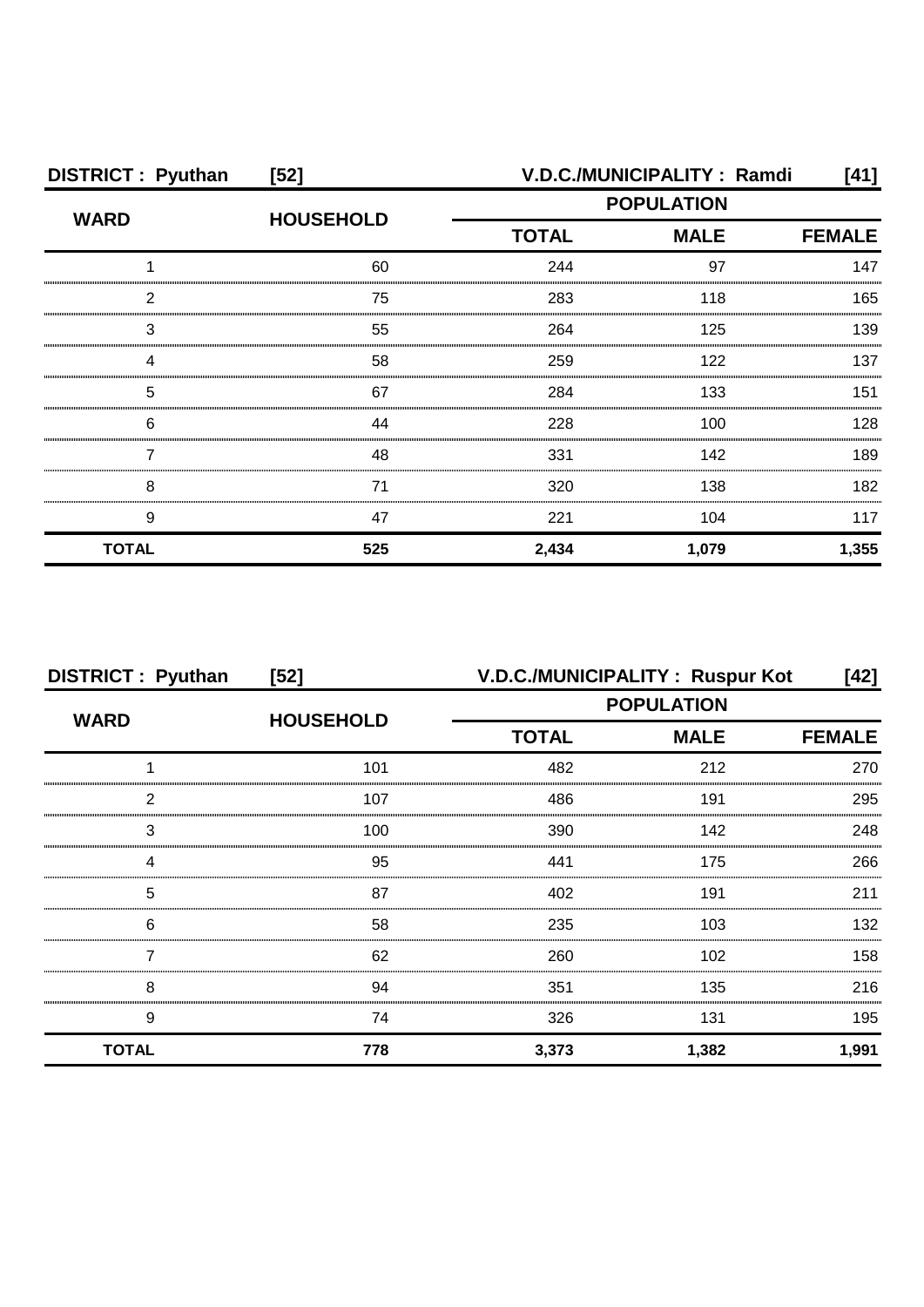| <b>DISTRICT: Pyuthan</b> | $[52]$           | V.D.C./MUNICIPALITY: Sari<br>$[43]$ |                                                                |               |  |
|--------------------------|------------------|-------------------------------------|----------------------------------------------------------------|---------------|--|
|                          | <b>HOUSEHOLD</b> |                                     | <b>POPULATION</b><br><b>MALE</b><br><b>TOTAL</b><br>423<br>174 |               |  |
| <b>WARD</b>              |                  |                                     |                                                                | <b>FEMALE</b> |  |
|                          | 109              |                                     |                                                                | 249           |  |
| 2                        | 85               | 347                                 | 132                                                            | 215           |  |
| 3                        | 122              | 487                                 | 191                                                            | 296           |  |
|                          | 73               | 319                                 | 114                                                            | 205           |  |
| 5                        | 88               | 326                                 | 107                                                            | 219           |  |
| 6                        | 105              | 403                                 | 152                                                            | 251           |  |
|                          | 79               | 322                                 | 124                                                            | 198           |  |
| 8                        | 121              | 562                                 | 233                                                            | 329           |  |
| 9                        | 68               | 405                                 | 182                                                            | 223           |  |
| <b>TOTAL</b>             | 850              | 3,594                               | 1,409                                                          | 2,185         |  |

| <b>DISTRICT: Pyuthan</b> | $[52]$           | V.D.C./MUNICIPALITY: Swargadwarikhal |                   | [44]          |  |
|--------------------------|------------------|--------------------------------------|-------------------|---------------|--|
| <b>WARD</b>              | <b>HOUSEHOLD</b> |                                      | <b>POPULATION</b> |               |  |
|                          |                  | <b>TOTAL</b><br><b>MALE</b>          |                   | <b>FEMALE</b> |  |
|                          | 171              | 766                                  | 324               | 442           |  |
| っ                        | 162              | 761                                  | 337               | 424           |  |
| 3                        | 75               | 340                                  | 150               | 190           |  |
|                          | 137              | 574                                  | 241               | 333           |  |
| 5                        | 128              | 591                                  | 259               | 332           |  |
| 6                        | 96               | 452                                  | 181               | 271           |  |
|                          | 92               | 454                                  | 204               | 250           |  |
| 8                        | 81               | 363                                  | 161               | 202           |  |
| 9                        | 116              | 586                                  | 275               | 311           |  |
| <b>TOTAL</b>             | 1,058            | 4,887                                | 2,132             | 2,755         |  |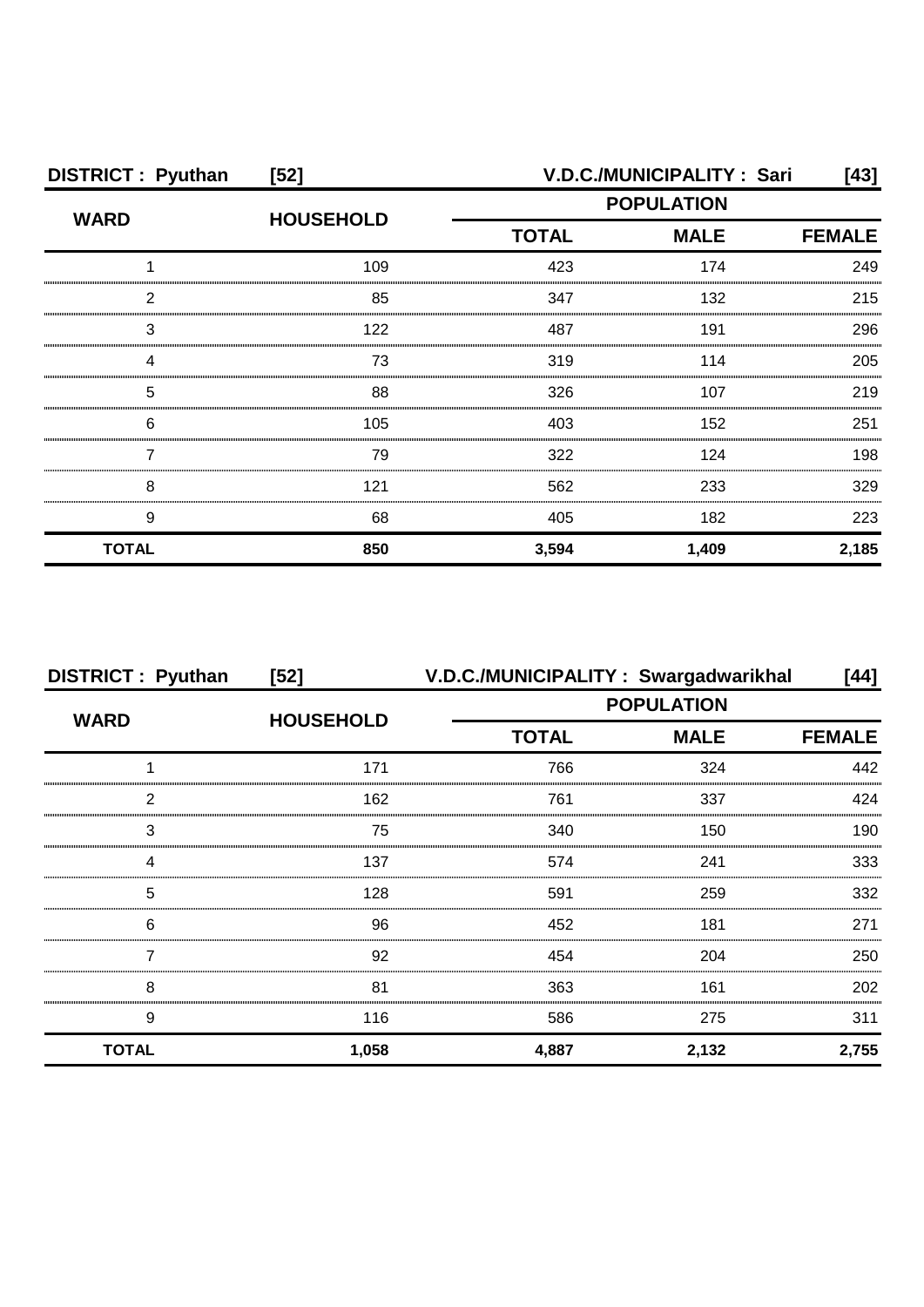| <b>DISTRICT: Pyuthan</b> | $[52]$           | V.D.C./MUNICIPALITY: Syauliwang |             | [45]          |
|--------------------------|------------------|---------------------------------|-------------|---------------|
| <b>WARD</b>              | <b>HOUSEHOLD</b> | <b>POPULATION</b>               |             |               |
|                          |                  | <b>TOTAL</b>                    | <b>MALE</b> | <b>FEMALE</b> |
|                          | 96               | 599                             | 300         | 299           |
| 2                        | 82               | 416                             | 163         | 253           |
| З                        | 77               | 376                             | 157         | 219           |
| Δ                        | 78               | 452                             | 197         | 255           |
| 5                        | 90               | 511                             | 236         | 275           |
| 6                        | 78               | 457                             | 203         | 254           |
|                          | 47               | 243                             | 110         | 133           |
| 8                        | 58               | 366                             | 176         | 190           |
| 9                        | 30               | 164                             | 72          | 92            |
| <b>TOTAL</b>             | 636              | 3,584                           | 1,614       | 1,970         |

| <b>DISTRICT: Pyuthan</b> | $[52]$           |                   | <b>V.D.C./MUNICIPALITY: Tiram</b> | [46]          |
|--------------------------|------------------|-------------------|-----------------------------------|---------------|
| <b>WARD</b>              | <b>HOUSEHOLD</b> | <b>POPULATION</b> |                                   |               |
|                          |                  | <b>TOTAL</b>      | <b>MALE</b>                       | <b>FEMALE</b> |
|                          | 118              | 646               | 305                               | 341           |
| 2                        | 160              | 714               | 307                               | 407           |
| 3                        | 175              | 856               | 390                               | 466           |
|                          | 120              | 673               | 263                               | 410           |
| 5                        | 143              | 842               | 367                               | 475           |
| 6                        | 112              | 572               | 257                               | 315           |
|                          | 106              | 536               | 221                               | 315           |
| 8                        | 120              | 650               | 305                               | 345           |
| 9                        | 68               | 418               | 202                               | 216           |
| <b>TOTAL</b>             | 1,122            | 5,907             | 2,617                             | 3,290         |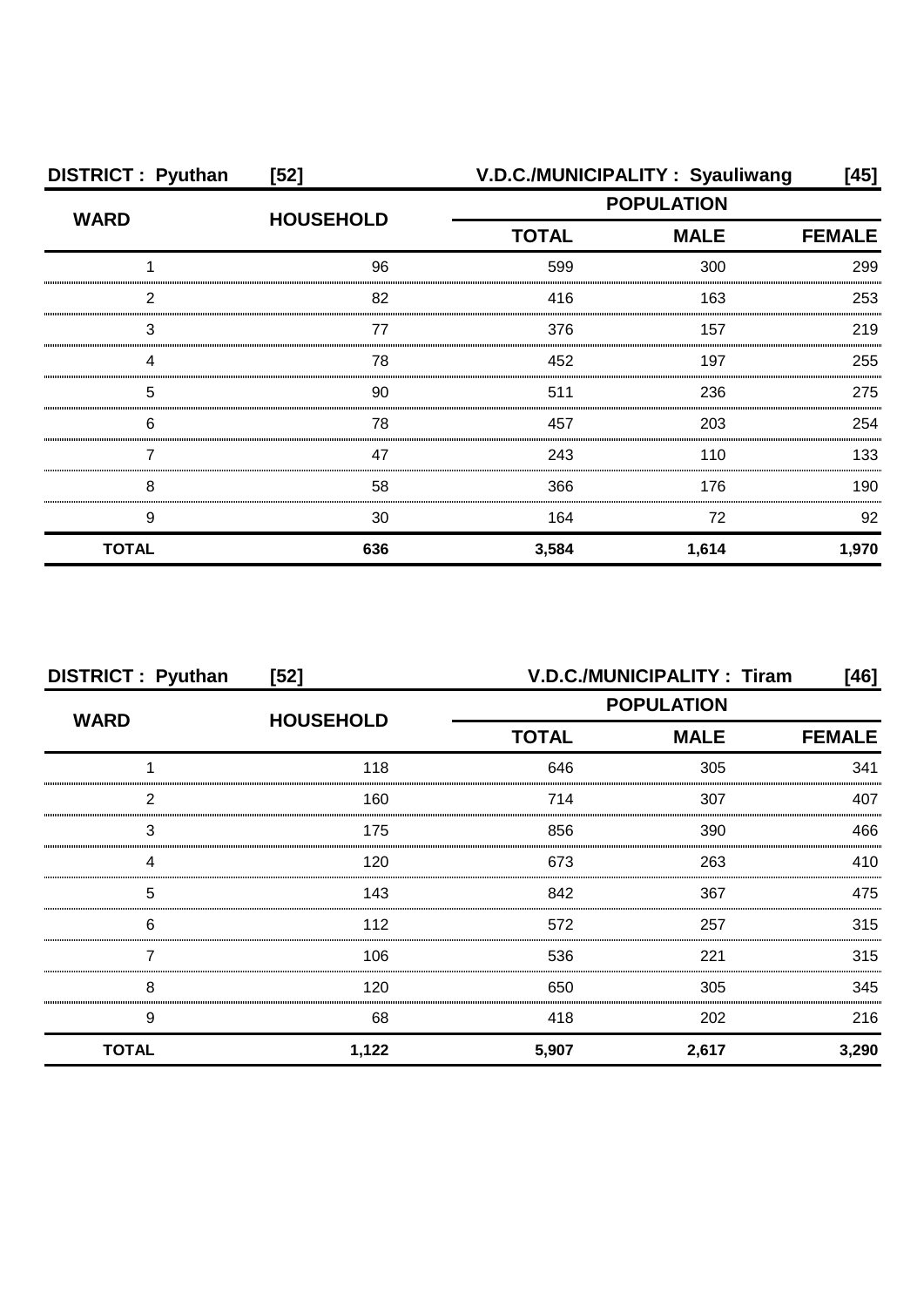| <b>DISTRICT: Pyuthan</b> | $[52]$           | V.D.C./MUNICIPALITY: Torwang |             |               |
|--------------------------|------------------|------------------------------|-------------|---------------|
| <b>WARD</b>              | <b>HOUSEHOLD</b> | <b>POPULATION</b>            |             |               |
|                          |                  | <b>TOTAL</b>                 | <b>MALE</b> | <b>FEMALE</b> |
|                          | 82               | 353                          | 155         | 198           |
| 2                        | 127              | 689                          | 291         | 398           |
| 3                        | 119              | 559                          | 243         | 316           |
|                          | 76               | 371                          | 154         | 217           |
| 5                        | 92               | 418                          | 182         | 236           |
| 6                        | 100              | 446                          | 192         | 254           |
|                          | 140              | 558                          | 230         | 328           |
| 8                        | 113              | 536                          | 232         | 304           |
| 9                        | 88               | 393                          | 164         | 229           |
| <b>TOTAL</b>             | 937              | 4,323                        | 1,843       | 2,480         |

| <b>DISTRICT: Pyuthan</b> | $[52]$           | <b>V.D.C./MUNICIPALITY: Tusara</b> |             |               |
|--------------------------|------------------|------------------------------------|-------------|---------------|
| <b>WARD</b>              | <b>HOUSEHOLD</b> | <b>POPULATION</b>                  |             |               |
|                          |                  | <b>TOTAL</b>                       | <b>MALE</b> | <b>FEMALE</b> |
|                          | 186              | 869                                | 373         | 496           |
| 2                        | 170              | 774                                | 309         | 465           |
| 3                        | 95               | 465                                | 205         | 260           |
|                          | 100              | 497                                | 212         | 285           |
| 5                        | 96               | 487                                | 229         | 258           |
| 6                        | 114              | 569                                | 241         | 328           |
|                          | 79               | 388                                | 164         | 224           |
| 8                        | 147              | 740                                | 305         | 435           |
| 9                        | 206              | 982                                | 417         | 565           |
| <b>TOTAL</b>             | 1,193            | 5,771                              | 2,455       | 3,316         |